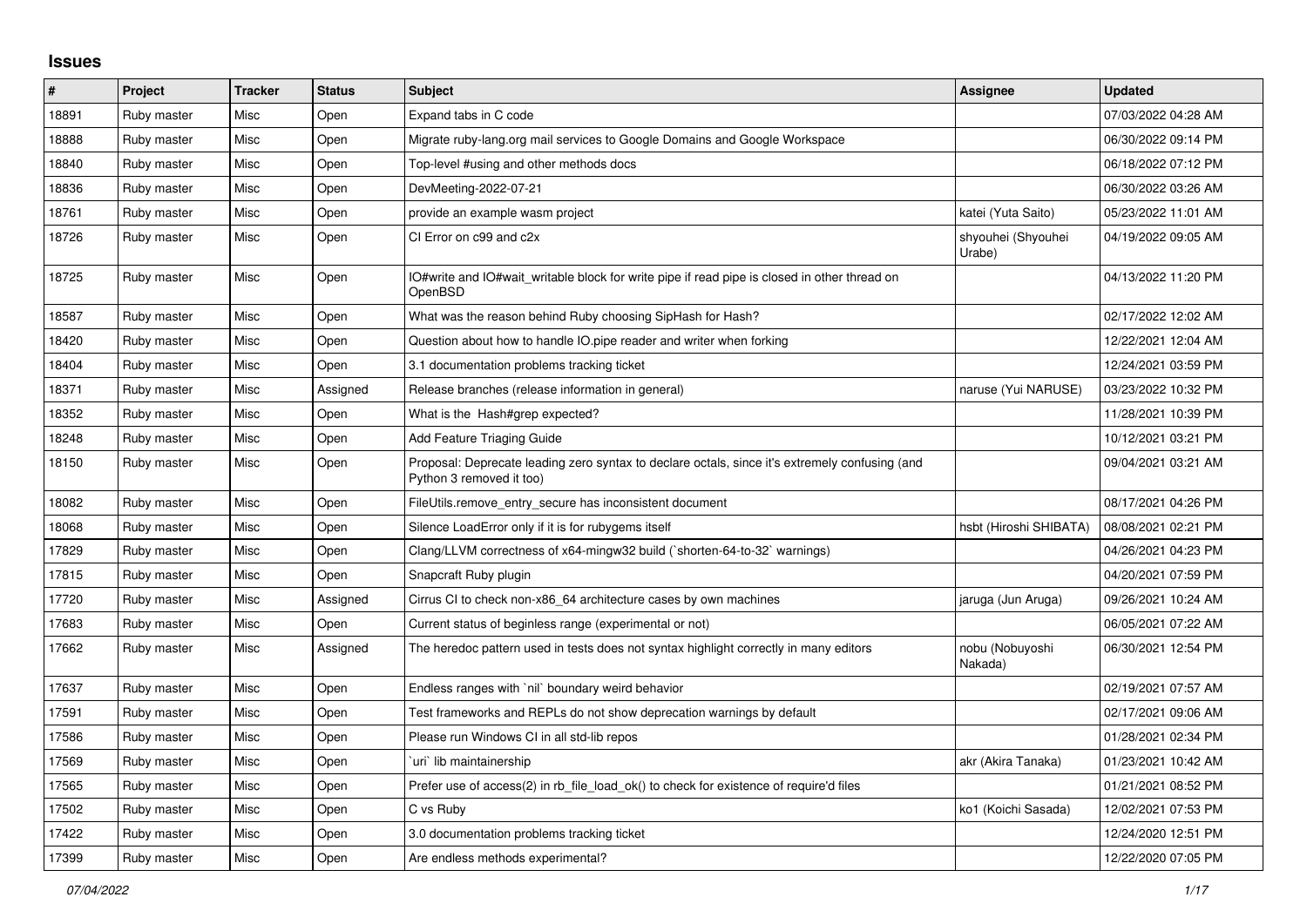| $\vert$ # | Project     | <b>Tracker</b> | <b>Status</b> | <b>Subject</b>                                                                                              | <b>Assignee</b>                | <b>Updated</b>      |
|-----------|-------------|----------------|---------------|-------------------------------------------------------------------------------------------------------------|--------------------------------|---------------------|
| 17390     | Ruby master | Misc           | Open          | Class and method-level docs for Ractor                                                                      |                                | 12/13/2020 06:33 PM |
| 17376     | Ruby master | Misc           | Assigned      | Reduce number of GitHub Actions                                                                             | shyouhei (Shyouhei<br>Urabe)   | 12/10/2020 11:50 AM |
| 17309     | Ruby master | Misc           | Open          | URI.escape being deprecated, yet there is no replacement                                                    |                                | 11/11/2020 12:52 AM |
| 17199     | Ruby master | Misc           | Open          | id outputed by inspect and to_s output does not allow to find actual object_id and vice-versa               |                                | 10/20/2020 09:35 PM |
| 17174     | Ruby master | Misc           | Open          | "Error relocating, symbol not found" error when compiling a native extension on Alpine with Ruby<br>$>=2.4$ |                                | 10/06/2020 11:19 AM |
| 17154     | Ruby master | Misc           | Open          | Update Pathname Documentation to Clarify Expected Behavior                                                  | akr (Akira Tanaka)             | 09/05/2020 01:18 PM |
| 17137     | Ruby master | Misc           | Open          | Cooperation on maintaining official docker ruby images                                                      |                                | 09/02/2020 05:03 PM |
| 17053     | Ruby master | Misc           | Open          | RDoc for Hash Keys                                                                                          |                                | 07/28/2020 01:21 AM |
| 16895     | Ruby master | Misc           | Open          | Request for cooperation: Try your applications/libraries with master branch and debug options               |                                | 05/15/2020 11:51 PM |
| 16805     | Ruby master | Misc           | Assigned      | Coroutine's license is unclear                                                                              | ReiOdaira (Rei Odaira)         | 07/01/2021 10:09 PM |
| 16803     | Ruby master | Misc           | Open          | Discussion: those internal macros reside in public API headers                                              |                                | 05/14/2020 12:27 PM |
| 16750     | Ruby master | Misc           | Open          | Change typedef of VALUE for better type checking                                                            |                                | 04/03/2020 02:34 AM |
| 16747     | Ruby master | Misc           | Assigned      | Repository reorganization request                                                                           | nobu (Nobuyoshi<br>Nakada)     | 05/22/2020 01:30 PM |
| 16678     | Ruby master | Misc           | Open          | Array#values_at has unintuitive behavior when supplied a range starting with negative index                 |                                | 03/09/2020 02:06 PM |
| 16671     | Ruby master | Misc           | Open          | <b>BASERUBY</b> version policy                                                                              |                                | 03/05/2020 01:11 AM |
| 16659     | Ruby master | Misc           | Open          | Documentation on Regexp missing for absence pattern (?~pat)                                                 |                                | 02/27/2020 04:16 PM |
| 16630     | Ruby master | Misc           | Assigned      | Deprecate pub/ruby/*snapshot* and use pub/ruby/snapshot/* instead                                           | matz (Yukihiro<br>Matsumoto)   | 02/27/2020 09:52 AM |
| 16629     | Ruby master | Misc           | Open          | ruby-loco now built & saved on GitHub, both mingw & mswin builds                                            |                                | 02/12/2020 01:53 PM |
| 16512     | Ruby master | Misc           | Assigned      | Improving `www.ruby-lang.org` reference by merging with `rubyreferences.github.io`                          | zverok (Victor Shepelev)       | 02/01/2022 12:28 PM |
| 16507     | Ruby master | Misc           | Open          | $=$ vs include? or match?                                                                                   |                                | 01/12/2020 11:27 PM |
| 16487     | Ruby master | Misc           | Open          | Potential for SIMD usage in ruby-core                                                                       |                                | 01/16/2020 05:25 AM |
| 16464     | Ruby master | Misc           | Open          | Which core objects should support deconstruct/deconstruct_keys?                                             |                                | 12/30/2019 07:54 AM |
| 16436     | Ruby master | Misc           | Open          | hash missing #last method, make it not so consistent (it has #first)                                        |                                | 01/06/2021 09:47 AM |
| 16408     | Ruby master | Misc           | Open          | Ruby docs list incorrect method signatures for PTY::getpty/PTY::spawn                                       |                                | 12/12/2019 05:12 PM |
| 16396     | Ruby master | Misc           | Open          | What is the reason for this behaviour of Find.find?                                                         |                                | 12/09/2019 02:51 PM |
| 16346     | Ruby master | Misc           | Open          | Confusing macro name: RUBY_MARK_NO_PIN_UNLESS_NULL                                                          |                                | 11/13/2019 07:39 AM |
| 16267     | Ruby master | Misc           | Open          | MinGW CI - add to Actions ?                                                                                 |                                | 10/21/2019 01:10 AM |
| 16235     | Ruby master | Misc           | Open          | ENV assoc spec test does not test invalid name                                                              |                                | 10/05/2019 10:53 PM |
| 16188     | Ruby master | Misc           | Open          | What are the performance implications of the new keyword arguments in 2.7 and 3.0?                          | jeremyevans0 (Jeremy<br>Evans) | 11/27/2019 04:45 PM |
| 16160     | Ruby master | Misc           | Open          | Lazy init thread local storage                                                                              |                                | 09/22/2019 01:55 AM |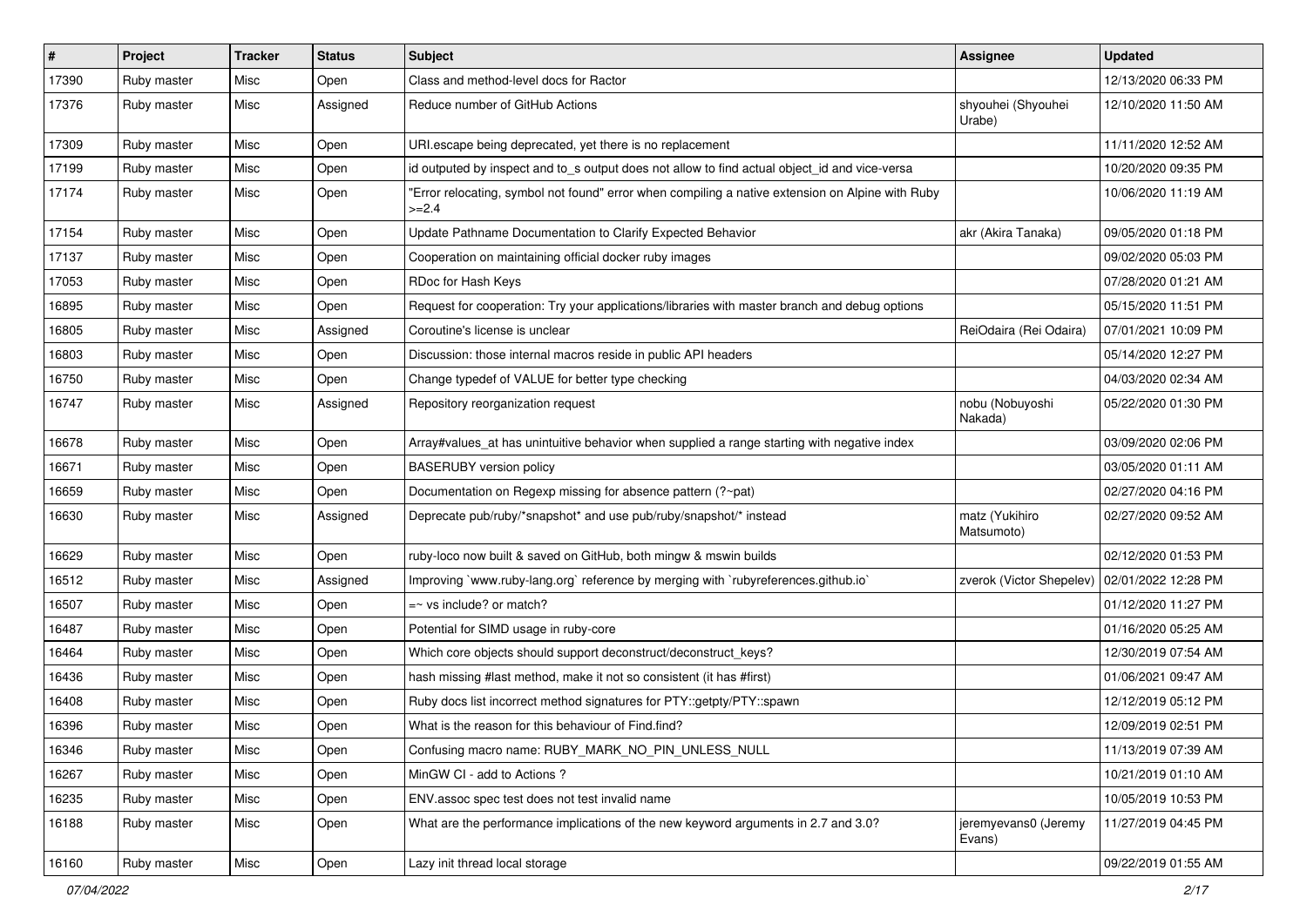| $\vert$ # | Project     | <b>Tracker</b> | <b>Status</b> | Subject                                                                                                                             | Assignee                     | <b>Updated</b>      |
|-----------|-------------|----------------|---------------|-------------------------------------------------------------------------------------------------------------------------------------|------------------------------|---------------------|
| 16157     | Ruby master | Misc           | Open          | What is the correct and *portable* way to do generic delegation?                                                                    |                              | 10/15/2019 04:28 PM |
| 16130     | Ruby master | Misc           | Open          | [Discussion / Ideas] Finding a good name for the concept of/behind guilds - primarily the NAME                                      |                              | 08/27/2019 04:00 PM |
| 16124     | Ruby master | Misc           | Assigned      | Let the transient heap belong to objspace                                                                                           | ko1 (Koichi Sasada)          | 11/18/2019 08:48 AM |
| 16114     | Ruby master | Misc           | Open          | Naming of "beginless range"                                                                                                         |                              | 10/08/2019 03:06 PM |
| 16025     | Ruby master | Misc           | Assigned      | 'st_check_for_sizeof_st_index_t' declared as array with a negative size (emscripten)                                                | nobu (Nobuyoshi<br>Nakada)   | 07/30/2019 11:20 AM |
| 15806     | Ruby master | Misc           | Assigned      | Explicitly initialise encodings on init to remove branches on encoding lookup                                                       | nobu (Nobuyoshi<br>Nakada)   | 08/29/2019 04:29 AM |
| 15802     | Ruby master | Misc           | Open          | Reduce the minimum string buffer size from 127 to 63 bytes                                                                          | ko1 (Koichi Sasada)          | 07/30/2019 04:04 AM |
| 15744     | Ruby master | Misc           | Open          | Improvement needed to documentation of 'Literals'                                                                                   |                              | 06/24/2019 02:27 AM |
| 15654     | Ruby master | Misc           | Open          | Documentation for Complex is wrong or misleading                                                                                    |                              | 03/11/2019 11:55 AM |
| 15568     | Ruby master | Misc           | Open          | TracePoint(:raise)#parameters raises RuntimeError                                                                                   |                              | 01/27/2019 12:02 AM |
| 15514     | Ruby master | Misc           | Open          | Add documentation for implicit array decomposition                                                                                  |                              | 01/10/2019 04:43 PM |
| 15510     | Ruby master | Misc           | Open          | Easter egg in Thread.handle interrupt                                                                                               |                              | 01/05/2019 11:53 PM |
| 15487     | Ruby master | Misc           | Assigned      | Clarify default gems maintanance policy                                                                                             | hsbt (Hiroshi SHIBATA)       | 12/30/2018 08:42 PM |
| 15431     | Ruby master | Misc           | Open          | Hashes and arrays should not require commas to seperate values when using new lines                                                 |                              | 12/18/2018 11:05 AM |
| 15418     | Ruby master | Misc           | Open          | Date.parse('2018')                                                                                                                  |                              | 12/15/2018 09:17 PM |
| 15402     | Ruby master | Misc           | Open          | Shrinking excess retained memory of container types on promotion to uncollectible                                                   |                              | 12/11/2018 08:43 PM |
| 15249     | Ruby master | Misc           | Open          | Documentation for attr_accessor and attr_reader should be corrected                                                                 |                              | 10/23/2018 08:09 PM |
| 15224     | Ruby master | Misc           | Open          | [DOCs] Minor inconsistency in class Array #initialize_copy -<br>https://ruby-doc.org/core-2.5.1/Array.html#method-i-initialize_copy |                              | 10/13/2018 02:26 PM |
| 15202     | Ruby master | Misc           | Open          | Adding Coverity Scan to CI to see the result casually                                                                               |                              | 10/25/2018 10:50 AM |
| 15136     | Ruby master | Misc           | Open          | Fix - Wparentheses warnings                                                                                                         |                              | 09/20/2018 09:41 AM |
| 15007     | Ruby master | Misc           | Open          | Let all Init xxx and extension APIs frequently called from init code paths be considered cold                                       | naruse (Yui NARUSE)          | 12/06/2018 11:05 AM |
| 14917     | Ruby master | Misc           | Assigned      | Add RDoc documents to tar ball                                                                                                      | aycabta (aycabta.)           | 07/21/2018 09:29 AM |
| 14825     | Ruby master | Misc           | Open          | When redefining `attr_xx` methods the visibility becomes `public`                                                                   |                              | 06/05/2018 05:57 AM |
| 14770     | Ruby master | Misc           | Open          | [META] DevelopersMeeting                                                                                                            |                              | 05/17/2018 12:28 PM |
| 14768     | Ruby master | Misc           | Open          | Add documentation for    and &&                                                                                                     |                              | 05/17/2018 09:45 AM |
| 14760     | Ruby master | Misc           | Open          | cross-thread IO#close semantics                                                                                                     | matz (Yukihiro<br>Matsumoto) | 05/17/2018 08:21 AM |
| 14735     | Ruby master | Misc           | Open          | thread-safe operations in a hash could be documented                                                                                |                              | 05/04/2018 01:09 PM |
| 14692     | Ruby master | Misc           | Open          | Question: Ruby stdlib's Option Parser                                                                                               | nobu (Nobuyoshi<br>Nakada)   | 04/22/2018 05:53 AM |
| 14673     | Ruby master | Misc           | Open          | Documentation for `Array#drop` / `drop_while` unclear in regard to modification                                                     |                              | 04/10/2018 09:51 AM |
| 14190     | Ruby master | Misc           | Open          | What are the semantics of \$SAFE?                                                                                                   |                              | 12/15/2017 10:28 PM |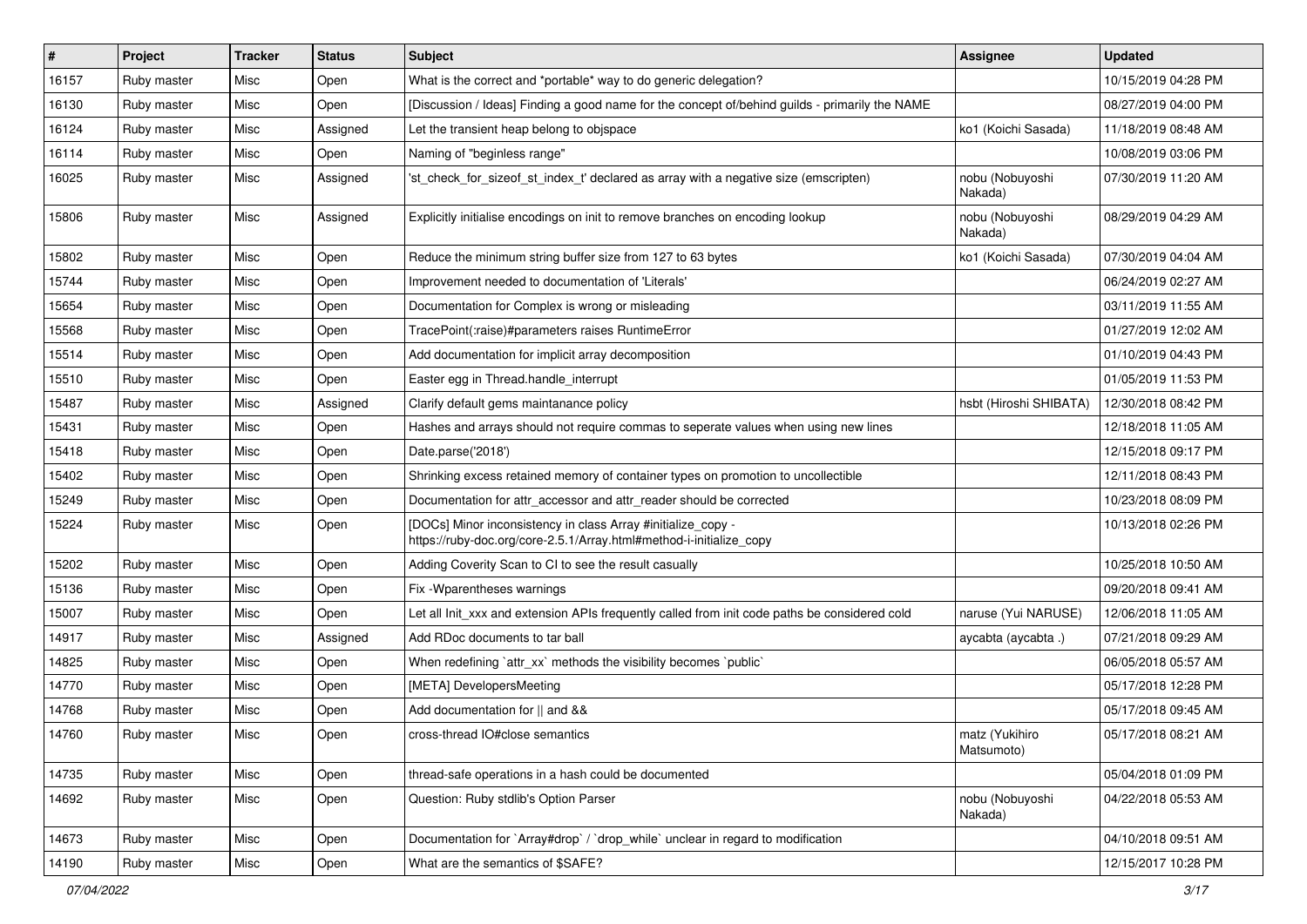| $\vert$ # | Project     | <b>Tracker</b> | <b>Status</b> | <b>Subject</b>                                                                                                                                        | Assignee                        | <b>Updated</b>      |
|-----------|-------------|----------------|---------------|-------------------------------------------------------------------------------------------------------------------------------------------------------|---------------------------------|---------------------|
| 14149     | Ruby master | Misc           | Open          | Ruby Birthday Thread - 25th years anniversary                                                                                                         |                                 | 12/02/2017 01:40 AM |
| 14037     | Ruby master | Misc           | Open          | Writing doxygen document comments to static functions                                                                                                 |                                 | 10/21/2017 07:48 AM |
| 13968     | Ruby master | Misc           | Open          | [Ruby 3.x perhaps] - A (minimal?) static variant of ruby                                                                                              |                                 | 01/14/2018 03:24 PM |
| 13804     | Ruby master | Misc           | Open          | Protected methods cannot be overridden                                                                                                                |                                 | 08/10/2017 09:41 PM |
| 13787     | Ruby master | Misc           | Open          | The path to Ruby 3.x - would it be useful to have a separate thread here at the tracker, for<br>discussions and issues and ideas related to ruby 3.x? |                                 | 08/08/2017 08:29 AM |
| 13634     | Ruby master | Misc           | Open          | NilClass is lying about respond_to?(:clone)                                                                                                           |                                 | 06/06/2017 08:27 AM |
| 13622     | Ruby master | Misc           | Assigned      | Documentation missing                                                                                                                                 | stomar (Marcus<br>Stollsteimer) | 06/03/2017 07:27 AM |
| 13497     | Ruby master | Misc           | Open          | Docs, code samples, Ripper example                                                                                                                    |                                 | 04/23/2017 04:27 AM |
| 13209     | Ruby master | Misc           | Open          | fact.rb in ruby/sample variations                                                                                                                     |                                 | 02/14/2017 12:10 AM |
| 13072     | Ruby master | Misc           | Open          | Current state of date standard library                                                                                                                |                                 | 09/02/2017 05:38 PM |
| 12911     | Ruby master | Misc           | Assigned      | Translate docs                                                                                                                                        |                                 | 11/24/2021 04:52 AM |
| 12751     | Ruby master | Misc           | Open          | Incompatibility of Ruby 3                                                                                                                             |                                 | 09/14/2016 12:48 PM |
| 12595     | Ruby master | Misc           | Open          | Documentation                                                                                                                                         |                                 | 07/18/2016 04:39 PM |
| 12277     | Ruby master | Misc           | Open          | Coding rule: colum number                                                                                                                             |                                 | 04/13/2016 06:32 PM |
| 11783     | Ruby master | Misc           | Open          | Do you have any idea if you have a budgets?                                                                                                           |                                 | 05/16/2019 09:06 PM |
| 11570     | Ruby master | Misc           | Open          | Clarify autoload chaining behavior                                                                                                                    |                                 | 10/06/2015 04:52 PM |
| 11355     | Ruby master | Misc           | Open          | Exceptions inheriting from Timeout:: Error should behave the same way                                                                                 |                                 | 07/15/2015 04:59 PM |
| 11295     | Ruby master | Misc           | Open          | Request for comments about error messages                                                                                                             |                                 | 10/22/2015 09:12 AM |
| 10983     | Ruby master | Misc           | Open          | Why blocks make Ruby methods 439% slower?                                                                                                             |                                 | 11/10/2015 06:21 AM |
| 10791     | Ruby master | Misc           | Assigned      | [PATCH 1/1] Remove unnecessary passing value from doc for Observable                                                                                  |                                 | 08/10/2018 10:51 AM |
| 10783     | Ruby master | Misc           | Open          | String#concat has an "appending" behavior                                                                                                             |                                 | 08/08/2018 03:08 AM |
| 10628     | Ruby master | Misc           | Open          | Peformance of URI module                                                                                                                              | naruse (Yui NARUSE)             | 12/26/2014 04:08 PM |
| 10560     | Ruby master | Misc           | Assigned      | confusion between $x=x+y$ , $x+=y$ , x.concat(y) and y.each{ z  $x<}$                                                                                 | zzak (Zachary Scott)            | 01/05/2018 09:02 PM |
| 10541     | Ruby master | Misc           | Open          | Remove shorthand string interpolation syntax                                                                                                          | matz (Yukihiro<br>Matsumoto)    | 10/08/2015 05:44 PM |
| 10513     | Ruby master | Misc           | Open          | instance_eval yields the receiver, but is documented to yield no arguments                                                                            | zzak (Zachary Scott)            | 11/14/2014 10:29 PM |
| 10424     | Ruby master | Misc           | Open          | Error message when sorting NaN                                                                                                                        |                                 | 10/25/2014 02:13 PM |
| 10312     | Ruby master | Misc           | Open          | Give people more control over how the ruby parser sees code and lexical code elements<br>(valid/invalid - toggle options) + macros                    |                                 | 01/20/2016 05:14 PM |
| 9832      | Ruby master | Misc           | Open          | better concurrency in threads                                                                                                                         |                                 | 05/12/2014 12:33 PM |
| 9724      | Ruby master | Misc           | Open          | Warnings in Ruby: allow per-file directives to i.e. suppress warnings                                                                                 |                                 | 04/10/2014 06:21 PM |
| 9516      | Ruby master | Misc           | Open          | Consolidate all deprecation messages to one or more helper methods                                                                                    |                                 | 02/13/2014 05:11 PM |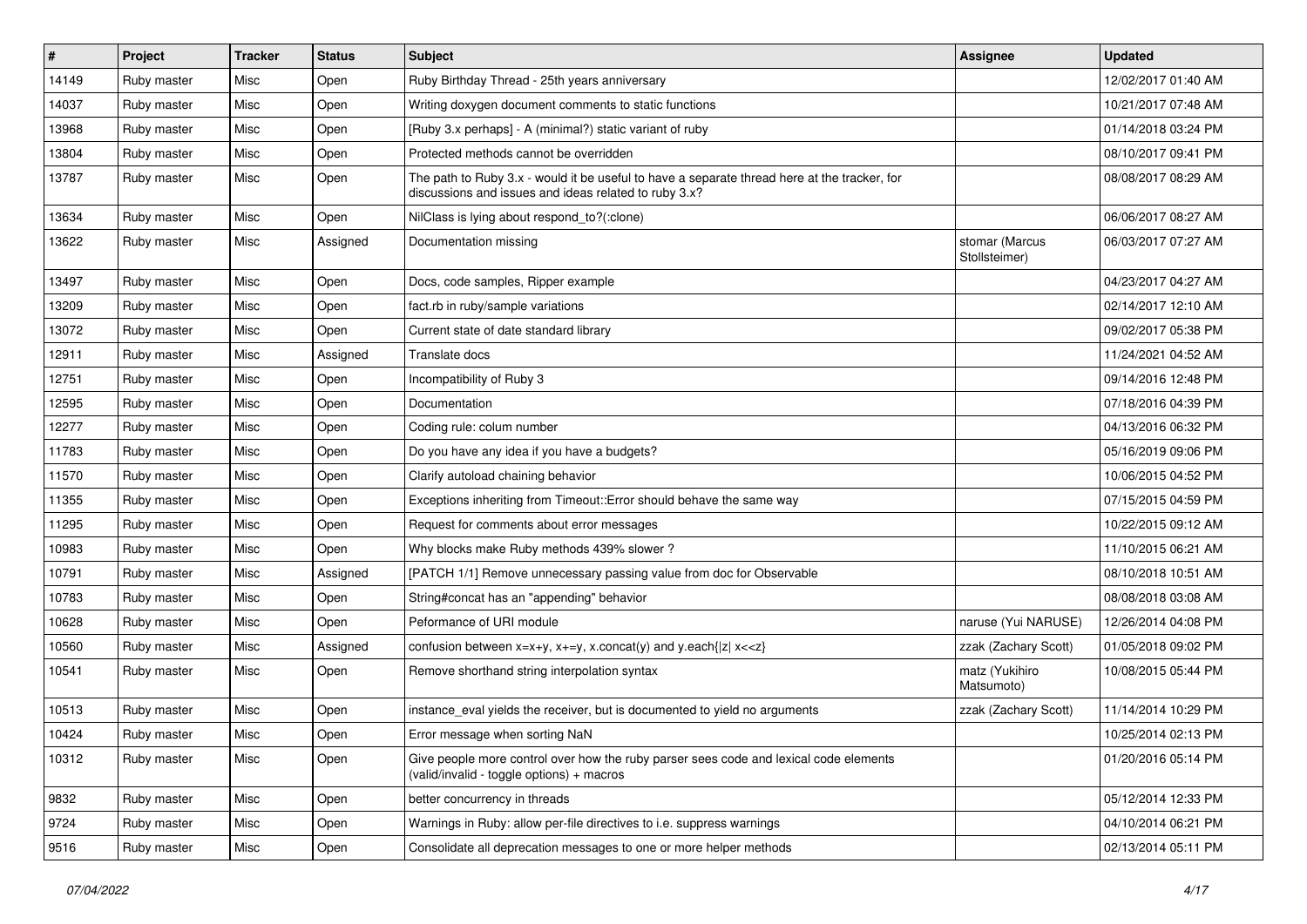| $\sharp$ | Project     | <b>Tracker</b> | <b>Status</b> | <b>Subject</b>                                                                            | <b>Assignee</b>         | <b>Updated</b>      |
|----------|-------------|----------------|---------------|-------------------------------------------------------------------------------------------|-------------------------|---------------------|
| 9136     | Ruby master | Misc           | Assigned      | Deprecated Enumerator.new(object, method) bad for BasicObject                             | zzak (Zachary Scott)    | 11/23/2013 03:58 AM |
| 18894    | Ruby master | Feature        | Open          | Object#make_shareable                                                                     |                         | 07/02/2022 11:42 PM |
| 18885    | Ruby master | Feature        | Open          | Long lived fork advisory API (potential Copy on Write optimizations)                      |                         | 06/30/2022 09:27 AM |
| 18841    | Ruby master | Feature        | Open          | Proposal: autoload_relative                                                               |                         | 06/19/2022 11:22 PM |
| 18835    | Ruby master | Feature        | Open          | Add InstructionSequence#type method                                                       |                         | 06/16/2022 10:30 PM |
| 18832    | Ruby master | Feature        | Open          | Do not have class/module keywords consider ancestors of Object                            |                         | 06/21/2022 05:50 AM |
| 18831    | Ruby master | Feature        | Open          | Block argument to `yield`                                                                 |                         | 06/18/2022 03:12 AM |
| 18825    | Ruby master | Feature        | Open          | Specialized instruction for "array literal + `.hash`"                                     |                         | 06/14/2022 05:24 PM |
| 18822    | Ruby master | Feature        | Open          | Ruby lack a proper method to percent-encode strings for URIs (RFC 3986)                   |                         | 06/09/2022 02:42 PM |
| 18821    | Ruby master | Feature        | Open          | Expose Pattern Matching interfaces in core classes                                        |                         | 06/09/2022 07:24 AM |
| 18815    | Ruby master | Feature        | Open          | instance_{eval,exec} vs Proc#>>                                                           |                         | 06/02/2022 05:17 PM |
| 18814    | Ruby master | Feature        | Open          | Ractor: add method to query incoming message queue size                                   |                         | 06/30/2022 10:58 AM |
| 18812    | Ruby master | Feature        | Open          | Add ability to trace exit locations for YJIT                                              |                         | 06/01/2022 02:42 PM |
| 18809    | Ruby master | Feature        | Open          | Add Numeric#ceildiv                                                                       |                         | 06/21/2022 06:21 PM |
| 18798    | Ruby master | Feature        | Open          | 'UnboundMethod#==' with inherited classes                                                 |                         | 05/25/2022 12:32 AM |
| 18776    | Ruby master | Feature        | Open          | <b>Object Shapes</b>                                                                      |                         | 05/13/2022 01:11 AM |
| 18774    | Ruby master | Feature        | Open          | Add Queue#pop(timeout:)                                                                   |                         | 05/20/2022 12:27 AM |
| 18773    | Ruby master | Feature        | Assigned      | deconstruct to receive a range                                                            | ktsj (Kazuki Tsujimoto) | 07/04/2022 03:21 AM |
| 18762    | Ruby master | Feature        | Open          | Add an Array#undigits that compliments Integer#digits                                     |                         | 05/03/2022 08:08 PM |
| 18757    | Ruby master | Feature        | Open          | Introduce %R percent literal for anchored regular expression patterns                     |                         | 04/27/2022 05:30 PM |
| 18736    | Ruby master | Feature        | Open          | self-p for method chain                                                                   |                         | 04/15/2022 11:09 AM |
| 18690    | Ruby master | Feature        | Open          | Allow `Kernel#then` to take arguments                                                     |                         | 05/10/2022 06:16 PM |
| 18685    | Ruby master | Feature        | Open          | Enumerator.product: Cartesian product of enumerables                                      |                         | 04/26/2022 07:02 AM |
| 18683    | Ruby master | Feature        | Open          | Allow to create hashes with a specific capacity.                                          |                         | 04/22/2022 02:34 PM |
| 18675    | Ruby master | Feature        | Open          | Add new exception class for resolv timeouts                                               |                         | 04/01/2022 11:22 PM |
| 18668    | Ruby master | Feature        | Open          | Merge `io-nonblock` gems into core                                                        |                         | 04/21/2022 10:02 AM |
| 18659    | Ruby master | Feature        | Open          | Create a Binding at the time of an exception and make it available to Rescue              |                         | 03/25/2022 10:55 AM |
| 18654    | Ruby master | Feature        | Open          | Enhancements to prettyprint                                                               | akr (Akira Tanaka)      | 05/12/2022 01:44 PM |
| 18647    | Ruby master | Feature        | Open          | Non-recursive option for iseq-targeted Tracepoints in ruby 2.6+                           |                         | 03/18/2022 09:41 AM |
| 18644    | Ruby master | Feature        | Open          | Coerce anything callable to a Proc                                                        |                         | 06/18/2022 05:28 PM |
| 18642    | Ruby master | Feature        | Open          | Named ripper fields                                                                       |                         | 05/12/2022 01:37 PM |
| 18640    | Ruby master | Feature        | Open          | default empty string argument for `String#sub` and `String#sub!`, e.g. `"hello".sub("I")` |                         | 03/19/2022 02:33 AM |
| 18639    | Ruby master | Feature        | Open          | Update Unicode data to Unicode Version 15.0.0                                             | duerst (Martin Dürst)   | 03/22/2022 07:38 PM |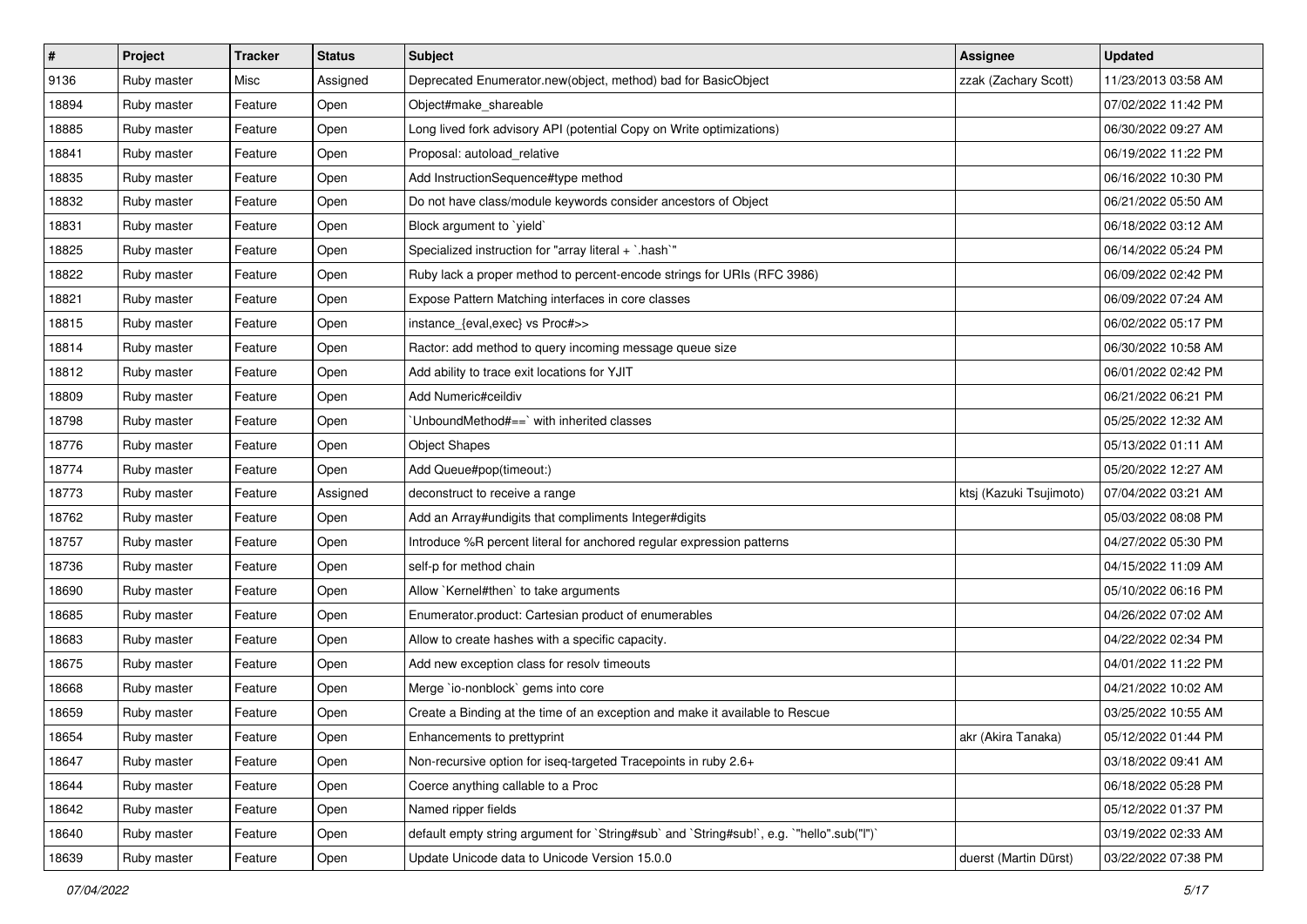| #     | Project     | <b>Tracker</b> | <b>Status</b> | Subject                                                                              | <b>Assignee</b>                         | <b>Updated</b>      |
|-------|-------------|----------------|---------------|--------------------------------------------------------------------------------------|-----------------------------------------|---------------------|
| 18630 | Ruby master | Feature        | Open          | Introduce general `IO#timeout` and `IO#timeout=`for all (non-)blocking operations.   |                                         | 04/21/2022 09:36 AM |
| 18617 | Ruby master | Feature        | Open          | Allow multiples keys in Hash#[] acting like Hash#dig                                 |                                         | 03/10/2022 01:36 PM |
| 18603 | Ruby master | Feature        | Open          | Allow syntax like obj.method(arg)=value                                              |                                         | 02/27/2022 05:04 PM |
| 18597 | Ruby master | Feature        | Open          | Strings need a named method like 'dup' that doesn't duplicate if receiver is mutable |                                         | 02/26/2022 11:56 PM |
| 18594 | Ruby master | Feature        | Open          | Add a #to_h method on URI::Generic                                                   |                                         | 03/31/2022 01:18 PM |
| 18593 | Ruby master | Feature        | Open          | Add back URI.escape                                                                  |                                         | 02/18/2022 07:45 PM |
| 18583 | Ruby master | Feature        | Open          | Pattern-matching: API for custom unpacking strategies?                               |                                         | 03/17/2022 01:10 PM |
| 18576 | Ruby master | Feature        | Open          | Rename `ASCII-8BIT` encoding to `BINARY`                                             |                                         | 03/17/2022 03:06 PM |
| 18573 | Ruby master | Feature        | Open          | Object#pack1                                                                         |                                         | 02/08/2022 08:51 AM |
| 18571 | Ruby master | Feature        | Assigned      | Removed the bundled sources from release package after Ruby 3.2                      | hsbt (Hiroshi SHIBATA)                  | 03/28/2022 06:23 AM |
| 18568 | Ruby master | Feature        | Open          | Explore lazy RubyGems boot to reduce need for --disable-gems                         |                                         | 02/17/2022 07:15 AM |
| 18564 | Ruby master | Feature        | Open          | Add Exception#detailed_message                                                       | mame (Yusuke Endoh)                     | 02/01/2022 08:06 PM |
| 18559 | Ruby master | Feature        | Open          | Allocation tracing: Objects created by the parser are attributed to Kernel.require   |                                         | 06/28/2022 12:21 PM |
| 18554 | Ruby master | Feature        | Open          | Move unicode_normalize to a default gem                                              |                                         | 01/31/2022 05:51 PM |
| 18551 | Ruby master | Feature        | Open          | Make Range#reverse_each to raise an exception if endless                             |                                         | 01/28/2022 11:13 PM |
| 18515 | Ruby master | Feature        | Open          | Add Range#reverse_each implementation for performance                                |                                         | 01/31/2022 02:23 AM |
| 18498 | Ruby master | Feature        | Open          | Introduce a public WeakKeysMap that compares by equality                             |                                         | 02/20/2022 04:06 PM |
| 18494 | Ruby master | Feature        | Open          | [RFC] ENV["RUBY_GC_"]= changes GC parameters dynamically                             |                                         | 01/17/2022 11:15 PM |
| 18478 | Ruby master | Feature        | Open          | Module#constant pairs                                                                |                                         | 01/11/2022 07:55 PM |
| 18477 | Ruby master | Feature        | Open          | Float#sqrt and Integer#sqrt                                                          |                                         | 01/11/2022 07:34 PM |
| 18463 | Ruby master | Feature        | Open          | Random number generation with xoshiro                                                |                                         | 02/13/2022 09:12 AM |
| 18462 | Ruby master | Feature        | Open          | Proposal to merge WASI based WebAssembly support                                     |                                         | 03/24/2022 03:05 AM |
| 18459 | Ruby master | Feature        | Assigned      | IRB autocomplete dropdown colour options                                             | aycabta (aycabta.)                      | 01/05/2022 02:15 AM |
| 18450 | Ruby master | Feature        | Assigned      | Force break in prettyprint                                                           | akr (Akira Tanaka)                      | 12/29/2021 02:02 PM |
| 18440 | Ruby master | Feature        | Open          | YJIT is enabled if any YJIT tuning options are set                                   |                                         | 12/30/2021 08:17 PM |
| 18439 | Ruby master | Feature        | Open          | Support YJIT for VC++                                                                | maximecb (Maxime<br>Chevalier-Boisvert) | 01/10/2022 11:29 PM |
| 18438 | Ruby master | Feature        | Open          | Add `Exception#additional_message` to show additional error information              |                                         | 02/07/2022 02:55 AM |
| 18423 | Ruby master | Feature        | Open          | Installing stable versions like 3.0.3 from source generates fatal error by make      |                                         | 12/23/2021 11:44 PM |
| 18418 | Ruby master | Feature        | Open          | Add Net::HTTP#security_level=                                                        |                                         | 12/19/2021 11:58 AM |
| 18411 | Ruby master | Feature        | Open          | Introduce `Fiber.blocking` for disabling scheduler.                                  |                                         | 12/23/2021 05:10 PM |
| 18410 | Ruby master | Feature        | Open          | Proposal to make inspect include underscores on numerics                             |                                         | 12/16/2021 09:07 AM |
| 18408 | Ruby master | Feature        | Assigned      | Allow pattern match to set instance variables                                        | ktsj (Kazuki Tsujimoto)                 | 01/26/2022 07:07 PM |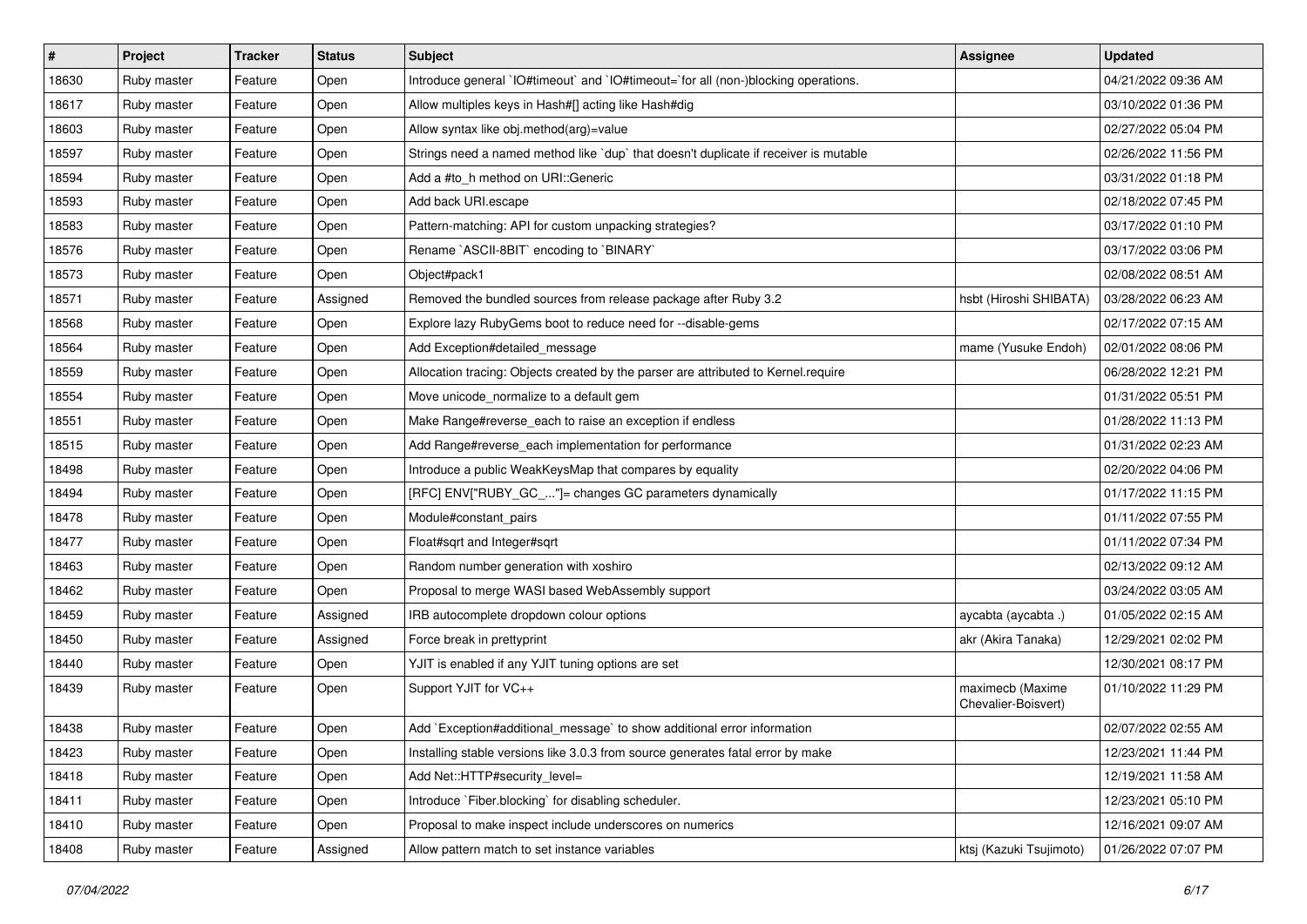| #     | Project     | <b>Tracker</b> | <b>Status</b> | Subject                                                                                                                                                               | <b>Assignee</b>               | <b>Updated</b>      |
|-------|-------------|----------------|---------------|-----------------------------------------------------------------------------------------------------------------------------------------------------------------------|-------------------------------|---------------------|
| 18402 | Ruby master | Feature        | Open          | <b>Argument Labels</b>                                                                                                                                                |                               | 01/31/2022 06:14 PM |
| 18401 | Ruby master | Feature        | Open          | Rework `require_relative` to add the "current path" on `\$LOAD_PATH`                                                                                                  |                               | 12/09/2021 05:41 PM |
| 18395 | Ruby master | Feature        | Open          | Introduce Array#subtract! for performance                                                                                                                             |                               | 12/08/2021 04:42 PM |
| 18384 | Ruby master | Feature        | Open          | Pattern Match Object                                                                                                                                                  |                               | 05/07/2022 06:01 PM |
| 18376 | Ruby master | Feature        | Open          | Version comparison API                                                                                                                                                |                               | 12/30/2021 10:33 AM |
| 18369 | Ruby master | Feature        | Open          | users.detect(:name, "Dorian") as shorthand for users.detect { $ $ user  user.name == "Dorian" }                                                                       |                               | 12/03/2021 02:23 PM |
| 18368 | Ruby master | Feature        | Open          | Range#step semantics for non-Numeric ranges                                                                                                                           |                               | 02/02/2022 03:42 PM |
| 18360 | Ruby master | Feature        | Open          | <b>PrettyPrint enhancements</b>                                                                                                                                       |                               | 11/24/2021 12:15 AM |
| 18357 | Ruby master | Feature        | Open          | Proposal: stop raising when block passed to IO#each * closes the IO                                                                                                   |                               | 11/22/2021 09:03 PM |
| 18334 | Ruby master | Feature        | Open          | ENV#to_h returns a new Hash object but Hash#to_h does not, which can cause inconsistencies                                                                            |                               | 11/17/2021 05:46 PM |
| 18332 | Ruby master | Feature        | Open          | a ? b                                                                                                                                                                 |                               | 12/29/2021 04:38 AM |
| 18331 | Ruby master | Feature        | Open          | Kernel.#Time                                                                                                                                                          |                               | 11/13/2021 12:41 PM |
| 18296 | Ruby master | Feature        | Open          | Custom exception formatting should override `Exception#full_message`.                                                                                                 |                               | 12/15/2021 08:49 PM |
| 18291 | Ruby master | Feature        | Open          | When use $=\sim$ with named group, if regex is on the right side, variable not defined.                                                                               |                               | 11/06/2021 12:36 PM |
| 18285 | Ruby master | Feature        | Open          | NoMethodError#message uses a lot of CPU/is really expensive to call                                                                                                   |                               | 01/30/2022 12:45 PM |
| 18275 | Ruby master | Feature        | Open          | Add an option to define_method to not capture the surrounding environment                                                                                             | ko1 (Koichi Sasada)           | 12/03/2021 02:34 PM |
| 18265 | Ruby master | Feature        | Open          | Self-contained one-binary feature which discuss on ruby kaigi 2021 day 2, <sup>[]</sup> Ruby Committers vs<br>the World / CRuby Committers                            |                               | 10/24/2021 04:11 PM |
| 18262 | Ruby master | Feature        | Open          | Enumerator::Lazy#partition                                                                                                                                            |                               | 11/20/2021 10:17 AM |
| 18259 | Ruby master | Feature        | Open          | Support quarter spec %q in Time#strftime                                                                                                                              |                               | 10/21/2021 12:15 PM |
| 18256 | Ruby master | Feature        | Open          | Change the canonical name of Thread::Mutex, Thread::Queue, Thread::SizedQueue and<br>Thread::ConditionVariable to just Mutex, Queue, SizedQueue and ConditionVariable |                               | 10/20/2021 10:59 PM |
| 18242 | Ruby master | Feature        | Open          | Parser makes multiple assignment sad in confusing way                                                                                                                 |                               | 10/09/2021 07:58 AM |
| 18228 | Ruby master | Feature        | Open          | Add a 'timeout' option to 'IO.copy stream'                                                                                                                            |                               | 10/01/2021 05:10 AM |
| 18227 | Ruby master | Feature        | Open          | Static class initialization.                                                                                                                                          | ioquatix (Samuel<br>Williams) | 09/29/2021 09:21 PM |
| 18194 | Ruby master | Feature        | Open          | No easy way to format exception messages per thread/fiber scheduler context.                                                                                          | mame (Yusuke Endoh)           | 09/29/2021 10:10 AM |
| 18181 | Ruby master | Feature        | Open          | Introduce Enumerable#min with value, max with value, and minmax with value                                                                                            |                               | 01/25/2022 07:33 AM |
| 18179 | Ruby master | Feature        | Open          | Add Math methods to Numeric                                                                                                                                           |                               | 03/24/2022 02:54 PM |
| 18168 | Ruby master | Feature        | Open          | Add ActiveSupport deep_transform_values to Ruby                                                                                                                       |                               | 09/15/2021 05:29 AM |
| 18162 | Ruby master | Feature        | Open          | Shorthand method Proc#isolate to create isolated proc objects                                                                                                         |                               | 09/13/2021 02:33 AM |
| 18159 | Ruby master | Feature        | Open          | Integrate functionality of dead_end gem into Ruby                                                                                                                     | matz (Yukihiro<br>Matsumoto)  | 06/17/2022 02:06 PM |
| 18151 | Ruby master | Feature        | Open          | Incorrect Resolv result when DNS server is unreachable                                                                                                                |                               | 09/18/2021 12:22 AM |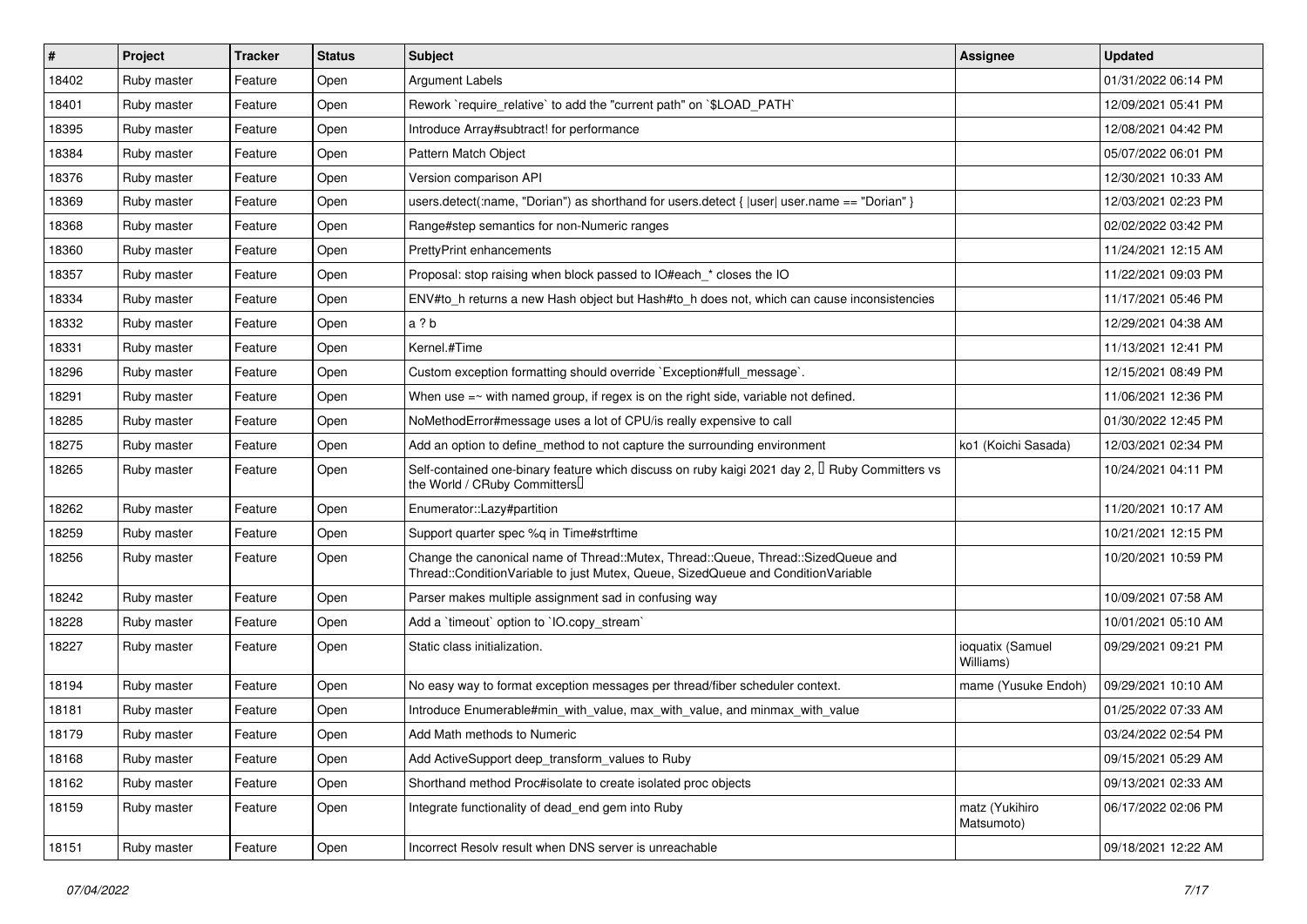| $\vert$ # | Project     | <b>Tracker</b> | <b>Status</b> | Subject                                                                                                                                     | Assignee                     | <b>Updated</b>      |
|-----------|-------------|----------------|---------------|---------------------------------------------------------------------------------------------------------------------------------------------|------------------------------|---------------------|
| 18146     | Ruby master | Feature        | Open          | Add 'delete_prefix' and 'delete_suffix' to 'Pathname'                                                                                       |                              | 09/03/2021 04:59 AM |
| 18137     | Ruby master | Feature        | Open          | A new method to check Proc is isolated or not                                                                                               |                              | 10/27/2021 07:30 AM |
| 18136     | Ruby master | Feature        | Open          | take_while_after                                                                                                                            |                              | 01/28/2022 06:23 AM |
| 18135     | Ruby master | Feature        | Open          | Introduce Enumerable#detect_only                                                                                                            |                              | 09/02/2021 05:44 PM |
| 18127     | Ruby master | Feature        | Open          | Ractor-local version of Singleton                                                                                                           |                              | 11/09/2021 02:45 PM |
| 18083     | Ruby master | Feature        | Open          | Capture error in ensure block.                                                                                                              |                              | 10/21/2021 01:00 PM |
| 18070     | Ruby master | Feature        | Open          | `attr` should be removed                                                                                                                    |                              | 08/09/2021 05:51 PM |
| 18069     | Ruby master | Feature        | Open          | instance_exec` is just ignored when the block is originally a method                                                                        |                              | 08/10/2021 05:33 AM |
| 18063     | Ruby master | Feature        | Open          | io uring implementation                                                                                                                     |                              | 08/05/2021 10:02 AM |
| 18057     | Ruby master | Feature        | Open          | Introduce Array#mean                                                                                                                        |                              | 08/02/2021 02:16 PM |
| 18055     | Ruby master | Feature        | Open          | Introduce                                                                                                                                   |                              | 07/30/2021 09:30 AM |
| 18035     | Ruby master | Feature        | Open          | Introduce general model/semantic for immutable by default.                                                                                  |                              | 11/09/2021 04:47 PM |
| 18033     | Ruby master | Feature        | Open          | Time.new to parse a string                                                                                                                  |                              | 12/07/2021 02:15 PM |
| 18005     | Ruby master | Feature        | Open          | Enable non-blocking 'binding.irb'.                                                                                                          |                              | 06/24/2021 07:20 PM |
| 18004     | Ruby master | Feature        | Open          | Add Async to the stdlib                                                                                                                     |                              | 11/26/2021 06:01 AM |
| 17994     | Ruby master | Feature        | Open          | Clarify 'IO.read' behavior and add 'File.read' method                                                                                       |                              | 07/16/2021 03:04 AM |
| 17950     | Ruby master | Feature        | Open          | Unable to pattern-match against a String key                                                                                                |                              | 06/15/2021 11:42 AM |
| 17944     | Ruby master | Feature        | Open          | Remove Socket.gethostbyaddr and Socket.gethostbyname                                                                                        |                              | 06/10/2021 08:26 AM |
| 17942     | Ruby master | Feature        | Open          | Add a `initialize(public @a, private @b)` shortcut syntax for defining public/private accessors for<br>instance vars as part of constructor |                              | 12/13/2021 12:43 AM |
| 17938     | Ruby master | Feature        | Open          | Keyword alternative for boolean positional arguments                                                                                        |                              | 07/15/2021 06:46 AM |
| 17924     | Ruby master | Feature        | Open          | Range#infinite?                                                                                                                             |                              | 07/08/2021 11:58 PM |
| 17884     | Ruby master | Feature        | Open          | locindex for profiling tools                                                                                                                | ko1 (Koichi Sasada)          | 05/24/2021 04:17 PM |
| 17859     | Ruby master | Feature        | Open          | Start IRB when running just `ruby`                                                                                                          |                              | 05/14/2021 07:54 AM |
| 17856     | Ruby master | Feature        | Open          | ary.member? is slower than ary.include?                                                                                                     |                              | 05/11/2021 10:12 AM |
| 17851     | Ruby master | Feature        | Open          | ruby extension for memoryview                                                                                                               |                              | 05/05/2021 03:15 PM |
| 17849     | Ruby master | Feature        | Open          | Fix Timeout timeout so that it can be used in threaded Web servers                                                                          | matz (Yukihiro<br>Matsumoto) | 04/10/2022 06:26 AM |
| 17844     | Ruby master | Feature        | Open          | Support list of methods to test with respond_to?                                                                                            |                              | 05/06/2021 07:00 PM |
| 17834     | Ruby master | Feature        | Open          | Add a Bytes and BytesArray class that implement memoryview                                                                                  |                              | 05/06/2021 02:22 PM |
| 17833     | Ruby master | Feature        | Open          | add IO.readinto(b) where b is a bytes like object that is you can get a memoryview from                                                     |                              | 06/30/2021 02:36 PM |
| 17830     | Ruby master | Feature        | Open          | Add Integer#previous and Integer#prev                                                                                                       | matz (Yukihiro<br>Matsumoto) | 04/27/2021 11:35 PM |
| 17825     | Ruby master | Feature        | Open          | Uniformize Float::INFINITY and Date::infinity.new                                                                                           |                              | 05/04/2021 01:43 AM |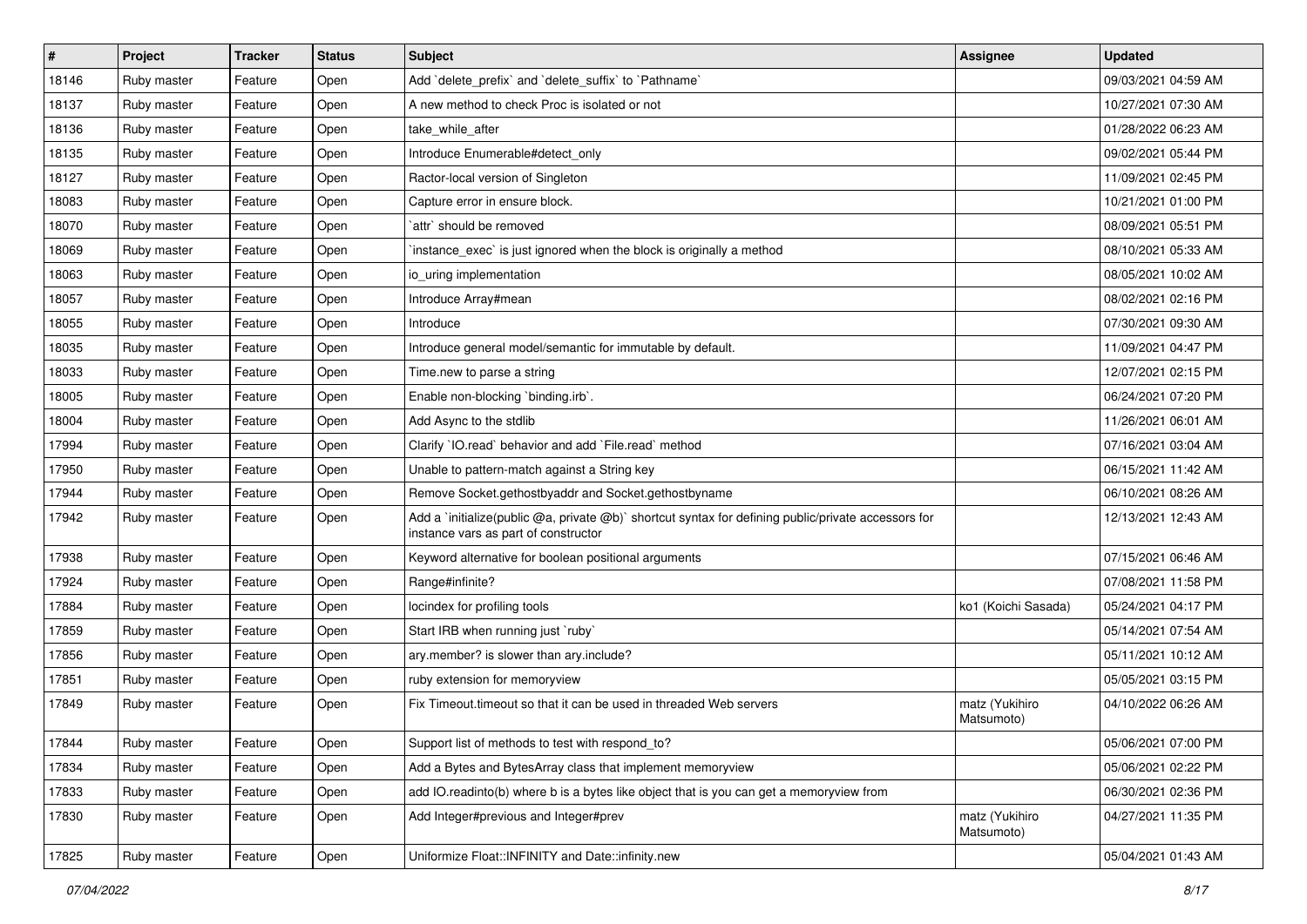| $\vert$ # | Project     | <b>Tracker</b> | <b>Status</b> | Subject                                                                                                                                                    | Assignee                          | <b>Updated</b>      |
|-----------|-------------|----------------|---------------|------------------------------------------------------------------------------------------------------------------------------------------------------------|-----------------------------------|---------------------|
| 17808     | Ruby master | Feature        | Open          | Feature Request: JS like splat of Object properties as named method parameters                                                                             |                                   | 04/17/2021 11:43 PM |
| 17797     | Ruby master | Feature        | Open          | MIPS support for addr2line.c                                                                                                                               |                                   | 04/13/2021 03:49 AM |
| 17790     | Ruby master | Feature        | Open          | Have a way to clear a String without resetting its capacity                                                                                                |                                   | 04/21/2021 11:27 PM |
| 17786     | Ruby master | Feature        | Open          | Proposal: new "ends" keyword                                                                                                                               |                                   | 04/11/2021 01:40 AM |
| 17785     | Ruby master | Feature        | Open          | Allow named parameters to be keywords                                                                                                                      | matz (Yukihiro<br>Matsumoto)      | 12/17/2021 06:10 PM |
| 17773     | Ruby master | Feature        | Open          | Alias `Numeric#zero?` and `Float#zero?` as `Numeric#empty?` and `Float#empty?`                                                                             |                                   | 04/02/2021 03:39 PM |
| 17771     | Ruby master | Feature        | Open          | String#start_with? should not construct MatchData or set \$~                                                                                               |                                   | 04/02/2021 02:49 PM |
| 17758     | Ruby master | Feature        | Open          | Provide Hash#count for performance improvement                                                                                                             |                                   | 03/28/2021 06:39 PM |
| 17753     | Ruby master | Feature        | Open          | Add Module#namespace                                                                                                                                       |                                   | 07/04/2022 01:42 AM |
| 17749     | Ruby master | Feature        | Open          | Const source location without name                                                                                                                         |                                   | 04/17/2021 07:38 AM |
| 17743     | Ruby master | Feature        | Open          | Show argument types in backtrace                                                                                                                           |                                   | 03/25/2021 06:39 PM |
| 17741     | Ruby master | Feature        | Open          | Ruby links to `objc` for convenience - this should be moved into a native ext                                                                              |                                   | 03/23/2021 01:24 AM |
| 17718     | Ruby master | Feature        | Open          | a method paramaters object that can be pattern matched against                                                                                             |                                   | 03/24/2021 01:29 PM |
| 17682     | Ruby master | Feature        | Open          | String#casecmp performance improvement                                                                                                                     |                                   | 03/24/2021 02:29 PM |
| 17663     | Ruby master | Feature        | Open          | Enumerator#with, an alternative to Enumerator#with_object                                                                                                  |                                   | 03/02/2021 05:48 PM |
| 17660     | Ruby master | Feature        | Open          | Expose information about which basic methods have been redefined                                                                                           |                                   | 03/02/2021 03:31 PM |
| 17647     | Ruby master | Feature        | Open          | Print register `r11` on 32-bit ARM Linux                                                                                                                   |                                   | 04/30/2021 11:22 AM |
| 17638     | Ruby master | Feature        | Assigned      | Support backtracing with the libbacktrace library                                                                                                          | naruse (Yui NARUSE)               | 03/05/2021 03:40 PM |
| 17627     | Ruby master | Feature        | Open          | Suggestion: Implement `freeze_values` instance method on collection-like classes.                                                                          |                                   | 02/16/2021 07:58 PM |
| 17616     | Ruby master | Feature        | Open          | Support backtracing on Linux with non-GNU-libc + libunwind                                                                                                 |                                   | 02/09/2021 01:12 PM |
| 17611     | Ruby master | Feature        | Open          | Expose `rb_execarg` interfaces and `rb_grantpt`                                                                                                            |                                   | 02/07/2021 01:52 AM |
| 17593     | Ruby master | Feature        | Assigned      | load_iseq_eval should override the ISeq path                                                                                                               | ko1 (Koichi Sasada)               | 02/16/2021 08:27 AM |
| 17579     | Ruby master | Feature        | Open          | [Proposal] A suggestion for newline-separated shorthand notation, for the creation of Arrays<br>containing strings that may contain ' ' (space) characters |                                   | 01/25/2021 04:33 PM |
| 17576     | Ruby master | Feature        | Open          | Partial Functions (procs, lambdas)                                                                                                                         |                                   | 01/24/2021 07:58 PM |
| 17566     | Ruby master | Feature        | Open          | Tune thread QoS / efficiency on macOS                                                                                                                      |                                   | 01/29/2021 09:16 AM |
| 17562     | Ruby master | Feature        | Open          | Update -E option in --help                                                                                                                                 |                                   | 01/19/2021 05:38 PM |
| 17550     | Ruby master | Feature        | Open          | Why no function to get all subdirectories of a directory?                                                                                                  |                                   | 01/18/2021 08:57 AM |
| 17548     | Ruby master | Feature        | Open          | Need simple way to include symlink directories in Dir.glob                                                                                                 |                                   | 03/21/2022 01:35 PM |
| 17528     | Ruby master | Feature        | Open          | Make Addrinfo.getaddrinfo fall back to Timeout.timeout for :resolv_timeout                                                                                 |                                   | 01/13/2021 08:50 PM |
| 17525     | Ruby master | Feature        | Open          | Implement Happy Eyeballs Version 2 (RFC8305) in Socket.tcp                                                                                                 | Glass_saga (Masaki<br>Matsushita) | 06/16/2022 01:08 AM |
| 17496     | Ruby master | Feature        | Open          | Add constant Math::TAU                                                                                                                                     |                                   | 01/13/2021 05:47 AM |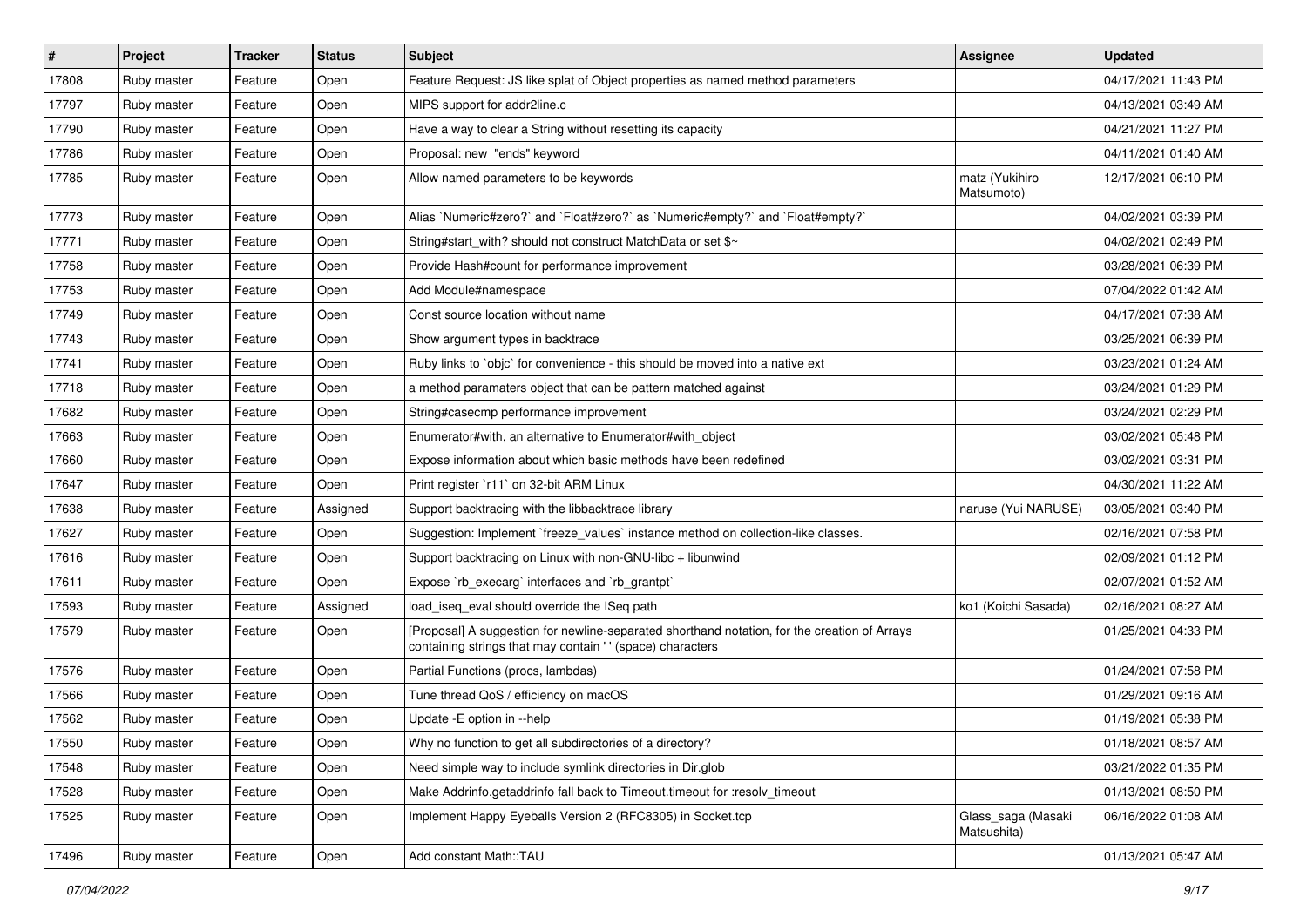| $\sharp$ | Project     | <b>Tracker</b> | <b>Status</b> | Subject                                                                           | Assignee                     | <b>Updated</b>      |
|----------|-------------|----------------|---------------|-----------------------------------------------------------------------------------|------------------------------|---------------------|
| 17474    | Ruby master | Feature        | Open          | Interpreting constants at compile time                                            |                              | 01/07/2021 04:40 PM |
| 17473    | Ruby master | Feature        | Open          | Make Pathname to embedded class of Ruby                                           | akr (Akira Tanaka)           | 01/07/2022 09:25 AM |
| 17472    | Ruby master | Feature        | Open          | HashWithIndifferentAccess like Hash extension                                     |                              | 06/16/2022 01:08 AM |
| 17471    | Ruby master | Feature        | Open          | send_if method for improved conditional chaining                                  |                              | 12/29/2020 03:23 PM |
| 17468    | Ruby master | Feature        | Open          | Deprecate RUBY_DEVEL                                                              |                              | 06/16/2022 01:08 AM |
| 17416    | Ruby master | Feature        | Open          | Improve performance Kernel#itself                                                 |                              | 12/21/2020 01:14 PM |
| 17414    | Ruby master | Feature        | Open          | Ractor should allow access to shareable attributes for Modules/Classes            | ko1 (Koichi Sasada)          | 12/21/2020 03:56 PM |
| 17406    | Ruby master | Feature        | Open          | Add `NoMatchingPatternError#depth`                                                |                              | 12/19/2020 03:18 PM |
| 17404    | Ruby master | Feature        | Open          | Ractor `move:` API to allow shareability check                                    | ko1 (Koichi Sasada)          | 12/18/2020 09:17 PM |
| 17393    | Ruby master | Feature        | Open          | `Ractor::Moved#inspect`                                                           | ko1 (Koichi Sasada)          | 12/21/2020 05:47 PM |
| 17375    | Ruby master | Feature        | Open          | Add scheduler callbacks for transferring fibers                                   |                              | 12/07/2020 11:31 PM |
| 17363    | Ruby master | Feature        | Assigned      | Timeouts                                                                          | ko1 (Koichi Sasada)          | 05/14/2022 09:06 AM |
| 17357    | Ruby master | Feature        | Open          | Queue#pop`should have a block form for closed queues                              |                              | 01/12/2021 07:32 AM |
| 17356    | Ruby master | Feature        | Open          | Alignment of memory allocated through Fiddle struct's malloc                      |                              | 12/02/2020 11:06 AM |
| 17355    | Ruby master | Feature        | Assigned      | Using same set of names in or-patterns (pattern matching with $Foo(x)   Bar(x)$ ) | ktsj (Kazuki Tsujimoto)      | 09/13/2021 09:11 AM |
| 17353    | Ruby master | Feature        | Open          | Functional chaining operator                                                      |                              | 11/30/2020 03:29 AM |
| 17339    | Ruby master | Feature        | Assigned      | Semantic grouping with BigDecimal#to_s                                            | mrkn (Kenta Murata)          | 12/20/2021 12:39 PM |
| 17333    | Ruby master | Feature        | Open          | Enumerable#many?                                                                  |                              | 12/11/2020 03:38 AM |
| 17330    | Ruby master | Feature        | Open          | Object#non                                                                        |                              | 01/25/2021 03:54 PM |
| 17326    | Ruby master | Feature        | Open          | Add Kernel#must! to the standard library                                          |                              | 06/22/2022 04:10 PM |
| 17325    | Ruby master | Feature        | Open          | Adds Fiber#cancel, which forces a Fiber to break/return                           |                              | 11/19/2020 12:34 AM |
| 17316    | Ruby master | Feature        | Open          | On memoization                                                                    |                              | 05/13/2022 11:32 AM |
| 17315    | Ruby master | Feature        | Open          | Hash #transform                                                                   |                              | 11/13/2020 08:38 PM |
| 17311    | Ruby master | Feature        | Open          | Improve performance Array#deconstruct & Array#to_ary                              |                              | 11/08/2020 07:12 AM |
| 17298    | Ruby master | Feature        | Open          | Ractor's basket communication APIs                                                |                              | 11/13/2020 04:16 PM |
| 17297    | Ruby master | Feature        | Assigned      | Feature: Introduce Pathname.mktmpdir                                              | akr (Akira Tanaka)           | 08/30/2021 06:51 AM |
| 17296    | Ruby master | Feature        | Assigned      | Feature: Pathname#chmod use FileUtils.chmod instead of File                       | akr (Akira Tanaka)           | 08/30/2021 06:51 AM |
| 17295    | Ruby master | Feature        | Assigned      | Feature: Create a directory and file with Pathname#touch                          | akr (Akira Tanaka)           | 09/28/2021 01:20 AM |
| 17294    | Ruby master | Feature        | Assigned      | Feature: Allow method chaining with Pathname#mkpath Pathname#rmtree               | akr (Akira Tanaka)           | 08/30/2021 06:52 AM |
| 17291    | Ruby master | Feature        | Assigned      | Optimize __send__ call                                                            | matz (Yukihiro<br>Matsumoto) | 01/12/2021 05:47 AM |
| 17290    | Ruby master | Feature        | Open          | Syntax sugar for boolean keyword argument                                         |                              | 10/29/2020 04:51 AM |
| 17288    | Ruby master | Feature        | Open          | Optimize send call with a literal method name                                     | matz (Yukihiro<br>Matsumoto) | 10/30/2020 12:17 AM |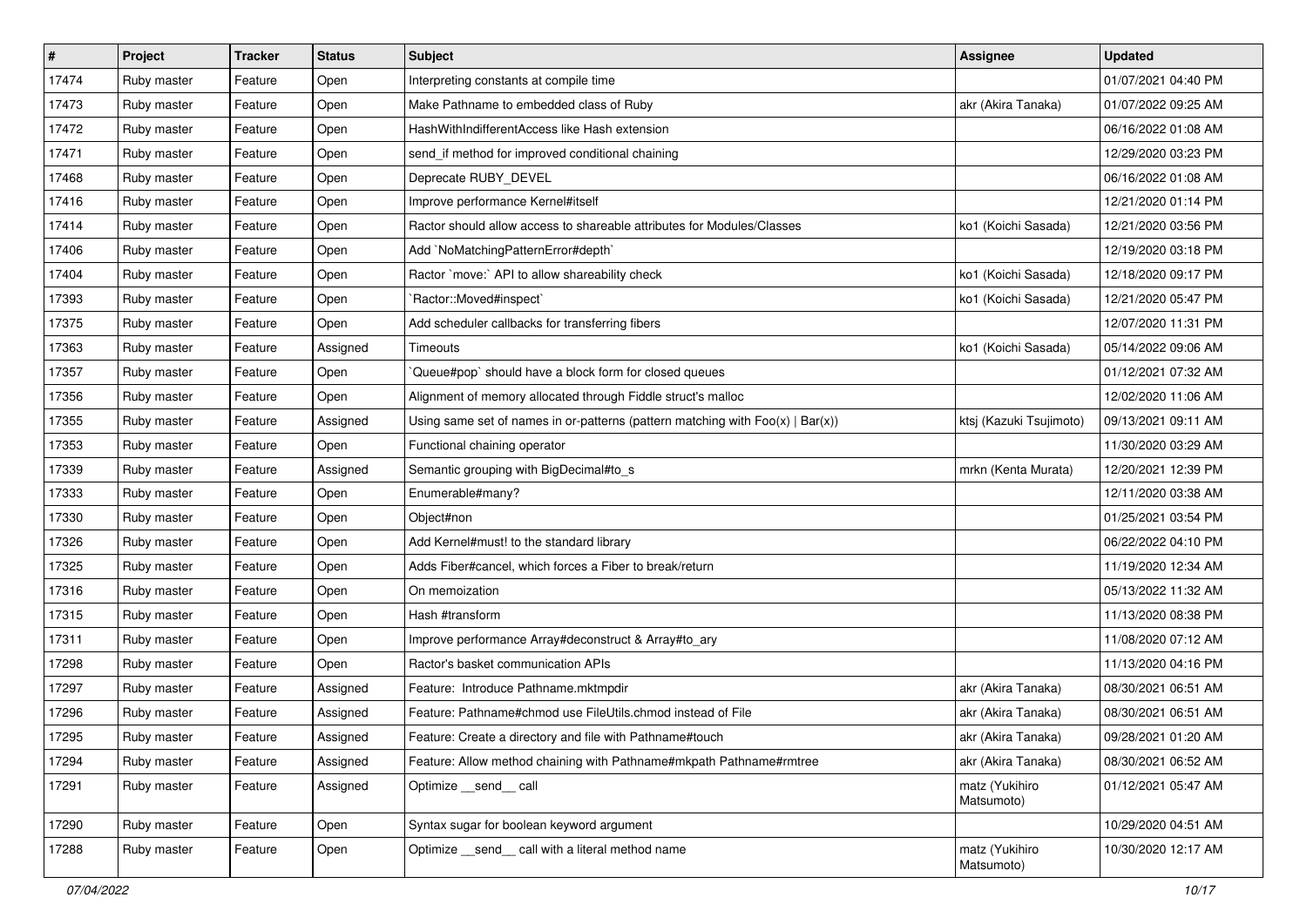| $\vert$ # | Project     | <b>Tracker</b> | <b>Status</b> | Subject                                                                       | Assignee                     | <b>Updated</b>      |
|-----------|-------------|----------------|---------------|-------------------------------------------------------------------------------|------------------------------|---------------------|
| 17286     | Ruby master | Feature        | Open          | 'Ractor.new' should accept 'move: true'                                       |                              | 11/08/2020 03:01 AM |
| 17285     | Ruby master | Feature        | Open          | Less strict `Ractor.select`                                                   |                              | 10/26/2020 03:15 AM |
| 17279     | Ruby master | Feature        | Open          | Allow a negative step in Range#step with a block                              | matz (Yukihiro<br>Matsumoto) | 10/22/2020 02:23 AM |
| 17258     | Ruby master | Feature        | Open          | Oneshot Branch Coverage                                                       |                              | 10/09/2020 08:26 PM |
| 17210     | Ruby master | Feature        | Open          | More readable and useful `Set#inspect`                                        | knu (Akinori MUSHA)          | 05/19/2021 10:12 PM |
| 17208     | Ruby master | Feature        | Open          | Add `Set#compact` and `Set#compact!` methods                                  |                              | 11/05/2020 10:44 AM |
| 17206     | Ruby master | Feature        | Open          | Introduce new Regexp option to avoid global MatchData allocations             |                              | 10/28/2020 10:43 PM |
| 17184     | Ruby master | Feature        | Open          | No stdlib function to perform simple string replacement                       | matz (Yukihiro<br>Matsumoto) | 02/23/2021 09:27 PM |
| 17173     | Ruby master | Feature        | Open          | open-uri I ciphers IIIIIII                                                    | akr (Akira Tanaka)           | 09/25/2020 09:17 AM |
| 17166     | Ruby master | Feature        | Open          | net/http not supporting unix domain sockets                                   |                              | 09/12/2020 02:51 PM |
| 17165     | Ruby master | Feature        | Open          | Add 'filter' and 'flatten' keywords to 'Enumerable#map'                       |                              | 09/13/2020 09:41 AM |
| 17163     | Ruby master | Feature        | Open          | Rename `begin`                                                                |                              | 09/09/2020 03:04 AM |
| 17156     | Ruby master | Feature        | Open          | Refinements per directory tree                                                |                              | 12/07/2020 05:19 AM |
| 17155     | Ruby master | Feature        | Open          | Add a Diggable mixin                                                          |                              | 09/05/2020 02:08 PM |
| 17151     | Ruby master | Feature        | Open          | Support multiple builtin ruby code for implimatation in Ruby & C              |                              | 09/05/2020 01:41 AM |
| 17148     | Ruby master | Feature        | Open          | stdbuf(1) support                                                             |                              | 09/07/2020 04:12 AM |
| 17143     | Ruby master | Feature        | Open          | Improve support for warning categories                                        |                              | 11/20/2020 01:05 PM |
| 17140     | Ruby master | Feature        | Open          | Merge Enumerable#grep(_v) with Enumerable#select/reject                       |                              | 02/10/2021 07:56 AM |
| 17134     | Ruby master | Feature        | Open          | Add resolv_timeout to TCPSocket                                               |                              | 12/10/2020 09:09 AM |
| 17127     | Ruby master | Feature        | Open          | Some TrueClass methods are faster if implemented in Ruby                      |                              | 11/05/2020 07:11 AM |
| 17121     | Ruby master | Feature        | Open          | Remove ENV#index                                                              |                              | 08/13/2020 09:58 AM |
| 17115     | Ruby master | Feature        | Open          | Optimize String#casecmp? for ASCII strings                                    |                              | 08/15/2020 03:48 AM |
| 17111     | Ruby master | Feature        | Assigned      | Improve performance of Net::HTTPHeader#set_form by 40%                        | naruse (Yui NARUSE)          | 08/10/2020 05:36 AM |
| 17099     | Ruby master | Feature        | Open          | Remove boolean argument and warning from Module#attr                          |                              | 12/18/2020 04:15 AM |
| 17097     | Ruby master | Feature        | Open          | `map_min`, `map_max`                                                          |                              | 01/13/2021 01:24 AM |
| 17056     | Ruby master | Feature        | Open          | Array#index: Allow specifying the position to start search as in String#index |                              | 09/25/2020 01:41 PM |
| 17047     | Ruby master | Feature        | Open          | Support parameters for MAIL FROM and RCPT TO                                  |                              | 12/06/2021 08:16 PM |
| 17040     | Ruby master | Feature        | Open          | cleanup include/ruby/backward*                                                |                              | 08/26/2020 07:07 AM |
| 17036     | Ruby master | Feature        | Open          | Regexp deconstruction keys to allow pattern matching                          |                              | 07/19/2020 02:45 PM |
| 17016     | Ruby master | Feature        | Open          | Enumerable#accumulate                                                         |                              | 04/27/2021 03:14 PM |
| 17006     | Ruby master | Feature        | Open          | Let `Kernel#Hash` take a block to provide the default value                   |                              | 07/04/2020 07:51 AM |
| 17004     | Ruby master | Feature        | Open          | Provide a way for methods to omit their return value                          |                              | 07/20/2020 05:44 AM |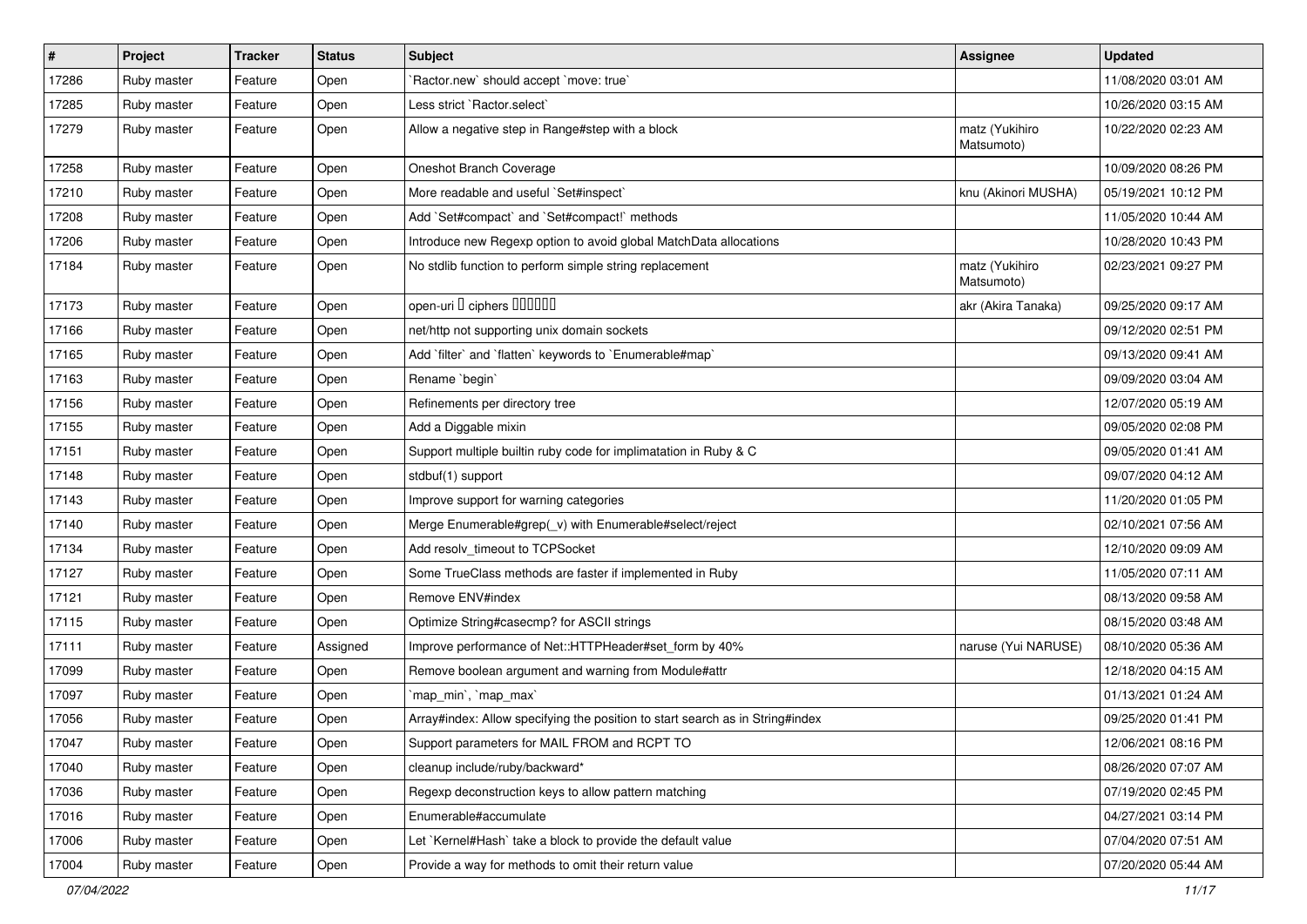| $\vert$ # | Project     | <b>Tracker</b> | <b>Status</b> | <b>Subject</b>                                                                                | Assignee                     | <b>Updated</b>      |
|-----------|-------------|----------------|---------------|-----------------------------------------------------------------------------------------------|------------------------------|---------------------|
| 17001     | Ruby master | Feature        | Open          | [Feature] Dir.scan to yield dirent for efficient and composable recursive directory scaning   |                              | 06/30/2020 07:57 PM |
| 16995     | Ruby master | Feature        | Open          | Sets: <=> should be specialized                                                               |                              | 06/26/2020 08:43 PM |
| 16993     | Ruby master | Feature        | Open          | Sets: from hash keys using Hash#key_set                                                       |                              | 06/27/2020 05:44 AM |
| 16992     | Ruby master | Feature        | Open          | Sets: officially ordered                                                                      | matz (Yukihiro<br>Matsumoto) | 09/03/2020 02:08 PM |
| 16991     | Ruby master | Feature        | Open          | Sets: add Set#join                                                                            |                              | 06/26/2020 08:29 PM |
| 16990     | Ruby master | Feature        | Open          | Sets: operators compatibility with Array                                                      |                              | 02/22/2021 11:37 PM |
| 16989     | Ruby master | Feature        | Open          | Sets: need $\Psi$ <sup>[]</sup>                                                               | knu (Akinori MUSHA)          | 02/18/2022 02:57 AM |
| 16987     | Ruby master | Feature        | Open          | Enumerator:: Lazy vs Array methods                                                            |                              | 07/15/2020 04:56 PM |
| 16986     | Ruby master | Feature        | Open          | Anonymous Struct literal                                                                      | matz (Yukihiro<br>Matsumoto) | 01/15/2022 04:57 PM |
| 16985     | Ruby master | Feature        | Open          | Improve `pp` for `Hash` and `String`                                                          | akr (Akira Tanaka)           | 06/26/2020 09:51 AM |
| 16978     | Ruby master | Feature        | Open          | Ruby should not use realpath for __FILE__                                                     | nobu (Nobuyoshi<br>Nakada)   | 04/01/2022 11:30 AM |
| 16971     | Ruby master | Feature        | Open          | weak_ref&.some_method should behave like object&.some_method                                  |                              | 06/19/2020 03:17 PM |
| 16968     | Ruby master | Feature        | Open          | Remove `\$IGNORECASE` from English.rb                                                         |                              | 06/18/2020 04:34 AM |
| 16963     | Ruby master | Feature        | Assigned      | Remove English.rb from Ruby 2.8/3.0                                                           | hsbt (Hiroshi SHIBATA)       | 06/19/2020 09:48 AM |
| 16960     | Ruby master | Feature        | Open          | Feedback regarding => in 'As' Pattern Matching                                                |                              | 06/13/2020 12:32 AM |
| 16952     | Ruby master | Feature        | Open          | Kernel.exec gives an incorrect error message when passed a script with a non-existing shebang |                              | 06/11/2020 08:40 PM |
| 16946     | Ruby master | Feature        | Open          | Add an `intersperse` method                                                                   |                              | 06/11/2020 01:47 AM |
| 16937     | Ruby master | Feature        | Assigned      | Add DNS over HTTP to Resolv                                                                   | akr (Akira Tanaka)           | 12/10/2020 09:15 AM |
| 16929     | Ruby master | Feature        | Open          | Add GC.start(compact: true)                                                                   |                              | 06/01/2020 03:42 PM |
| 16928     | Ruby master | Feature        | Open          | Array#include_all? & Array#include_any?                                                       |                              | 06/01/2020 09:27 PM |
| 16924     | Ruby master | Feature        | Open          | instance_eval equivalent for RubyVM::InstructionSequence                                      |                              | 05/30/2020 03:49 PM |
| 16913     | Ruby master | Feature        | Open          | Add `ARGF#each_io`                                                                            |                              | 05/25/2020 11:33 PM |
| 16899     | Ruby master | Feature        | Open          | Add method `Array#both_end`                                                                   |                              | 05/18/2020 01:44 AM |
| 16898     | Ruby master | Feature        | Open          | Modify the syntax of -> lambda expressions in ruby3                                           |                              | 05/19/2020 02:02 AM |
| 16897     | Ruby master | Feature        | Open          | General purpose memoizer in Ruby 3 with Ruby 2 performance                                    |                              | 06/26/2020 03:51 PM |
| 16894     | Ruby master | Feature        | Open          | Integer division for Ruby 3                                                                   | matz (Yukihiro<br>Matsumoto) | 05/18/2020 03:41 PM |
| 16838     | Ruby master | Feature        | Open          | Enumerator::ArithmeticSequence missing allocator for #clone and #dup                          |                              | 05/18/2020 10:44 PM |
| 16833     | Ruby master | Feature        | Open          | Add Enumerator#empty?                                                                         |                              | 05/06/2020 07:55 PM |
| 16818     | Ruby master | Feature        | Open          | Rename `Range#%` to `Range#/`                                                                 |                              | 05/07/2020 08:49 AM |
| 16817     | Ruby master | Feature        | Open          | attr_predicate or attr_query or attr_something for ? methods                                  |                              | 12/23/2021 11:44 PM |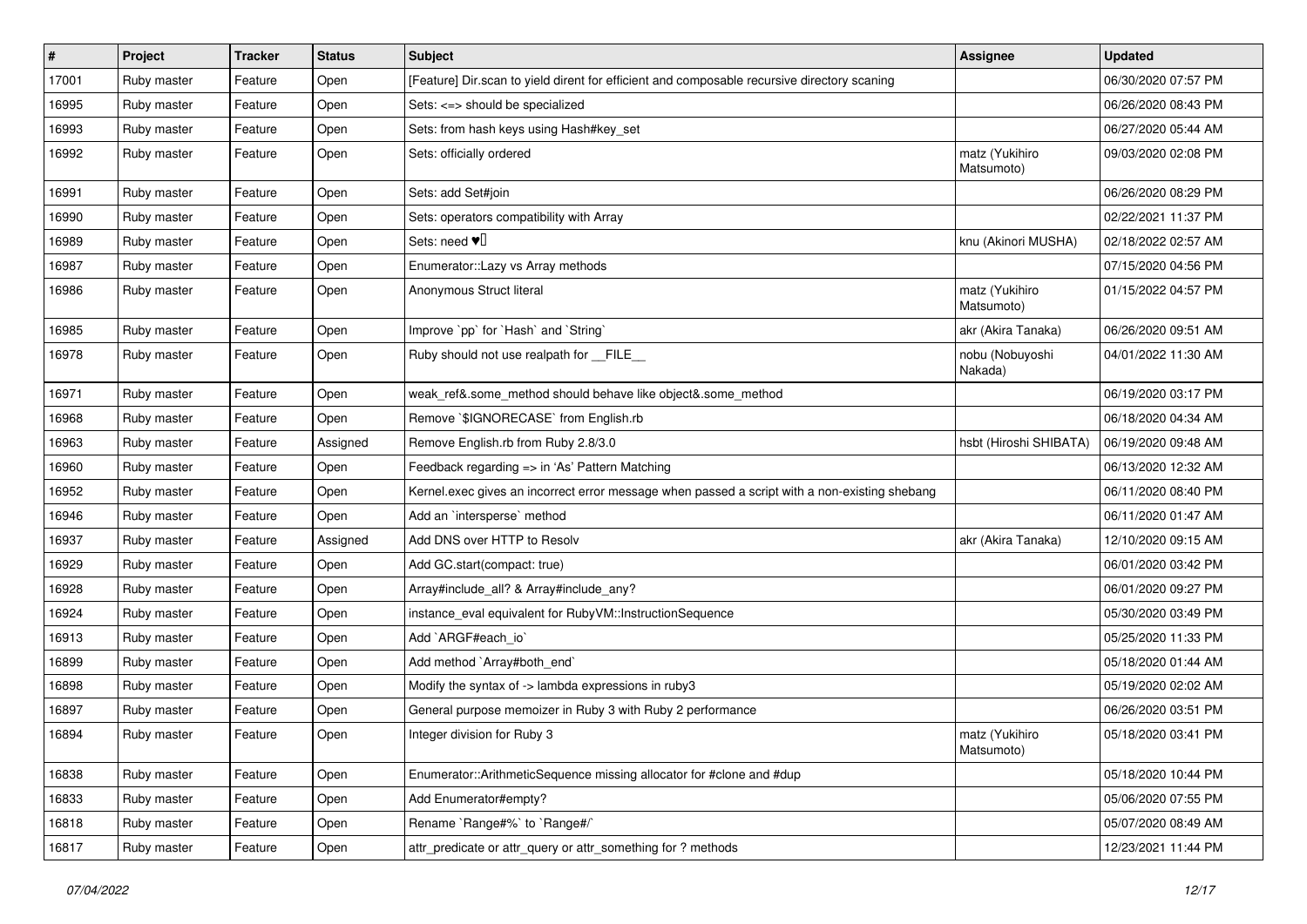| $\vert$ # | Project     | <b>Tracker</b> | <b>Status</b> | Subject                                                                                                                        | Assignee | <b>Updated</b>      |
|-----------|-------------|----------------|---------------|--------------------------------------------------------------------------------------------------------------------------------|----------|---------------------|
| 16816     | Ruby master | Feature        | Open          | Prematurely terminated Enumerator should stay terminated                                                                       |          | 04/09/2021 09:24 PM |
| 16795     | Ruby master | Feature        | Open          | build ruby.exe on Windows against ruby-static.lib omitting x64-vcruntime-ruby.dll (no<br>'--enable-shared' option for Windows) |          | 04/17/2020 01:22 PM |
| 16794     | Ruby master | Feature        | Open          | <b>Rightward operators</b>                                                                                                     |          | 09/10/2020 09:34 PM |
| 16791     | Ruby master | Feature        | Open          | Shortcut for Process::Status.exitstatus                                                                                        |          | 05/19/2020 03:16 AM |
| 16790     | Ruby master | Feature        | Open          | string format and refinements                                                                                                  |          | 04/16/2020 03:06 AM |
| 16781     | Ruby master | Feature        | Open          | alias :fold :reduce                                                                                                            |          | 05/16/2020 08:28 AM |
| 16773     | Ruby master | Feature        | Open          | Reduce allocations in net/http                                                                                                 |          | 04/10/2020 11:36 AM |
| 16761     | Ruby master | Feature        | Open          | Add an API to move the entire heap, as to make testing GC.compact compatibility easier                                         |          | 05/07/2020 04:03 PM |
| 16757     | Ruby master | Feature        | Open          | Add intersection to Range                                                                                                      |          | 01/22/2022 07:26 AM |
| 16755     | Ruby master | Feature        | Open          | warning: `if' at the end of line without an expression                                                                         |          | 04/03/2020 11:28 PM |
| 16752     | Ruby master | Feature        | Open          | :private param for const_set                                                                                                   |          | 04/03/2020 12:35 AM |
| 16745     | Ruby master | Feature        | Open          | Improving Date and DateTime comparison                                                                                         |          | 03/31/2020 10:32 PM |
| 16742     | Ruby master | Feature        | Open          | RbConfig.windows? and RbConfig.host_os                                                                                         |          | 04/11/2020 02:00 PM |
| 16741     | Ruby master | Feature        | Open          | Implement Shellwords.shellescape correctly for Windows                                                                         |          | 03/29/2020 07:54 AM |
| 16739     | Ruby master | Feature        | Open          | Allow Hash#keys and Hash#values to accept a block for filtering output                                                         |          | 07/10/2020 04:09 PM |
| 16703     | Ruby master | Feature        | Open          | Namespace parameter for `Module#name`                                                                                          |          | 03/24/2020 10:08 AM |
| 16688     | Ruby master | Feature        | Open          | Allow #to_path object as argument to system()                                                                                  |          | 04/13/2020 05:37 PM |
| 16684     | Ruby master | Feature        | Open          | Use the word "to" instead of "from" in backtrace                                                                               |          | 04/10/2020 07:58 AM |
| 16673     | Ruby master | Feature        | Open          | total timeout for Net::HTTP                                                                                                    |          | 03/07/2020 06:25 AM |
| 16667     | Ruby master | Feature        | Open          | Allow parameters to Symbol#to proc and Method#to proc                                                                          |          | 03/03/2020 03:40 PM |
| 16666     | Ruby master | Feature        | Open          | 'string' - 'str' as a shortcut for 'string'.gsub('str', ")?                                                                    |          | 03/01/2020 08:38 PM |
| 16665     | Ruby master | Feature        | Open          | Add an Array#except_index method                                                                                               |          | 03/15/2020 03:37 PM |
| 16657     | Ruby master | Feature        | Open          | Don't ship bundled gems as .gem files as well as in expanded form                                                              |          | 02/27/2020 06:50 AM |
| 16648     | Ruby master | Feature        | Open          | improve GC performance by 5% with builtin_prefetch                                                                             |          | 02/29/2020 06:27 PM |
| 16638     | Ruby master | Feature        | Open          | Structured Data for Syslog                                                                                                     |          | 02/17/2020 07:06 PM |
| 16637     | Ruby master | Feature        | Open          | Time#to_s and Date#to_s accept strftime format string                                                                          |          | 02/17/2020 09:46 PM |
| 16621     | Ruby master | Feature        | Open          | Second block parameter of Pathname#glob to be relative path from self                                                          |          | 02/12/2020 11:27 PM |
| 16615     | Ruby master | Feature        | Open          | Group style access scope for macros                                                                                            |          | 03/09/2020 02:39 PM |
| 16601     | Ruby master | Feature        | Open          | Let `nil.to_a` and `nil.to_h` return a fixed instance                                                                          |          | 02/01/2020 10:12 AM |
| 16600     | Ruby master | Feature        | Open          | Optimized opcodes for frozen arrays and hashes literals                                                                        |          | 01/30/2020 09:51 AM |
| 16597     | Ruby master | Feature        | Open          | missing poll()                                                                                                                 |          | 06/09/2022 09:14 AM |
| 16563     | Ruby master | Feature        | Open          | Let rb_mod_const_at and rb_const_list use an ID table instead for inherited VS private constant<br>segregation                 |          | 01/26/2020 04:38 PM |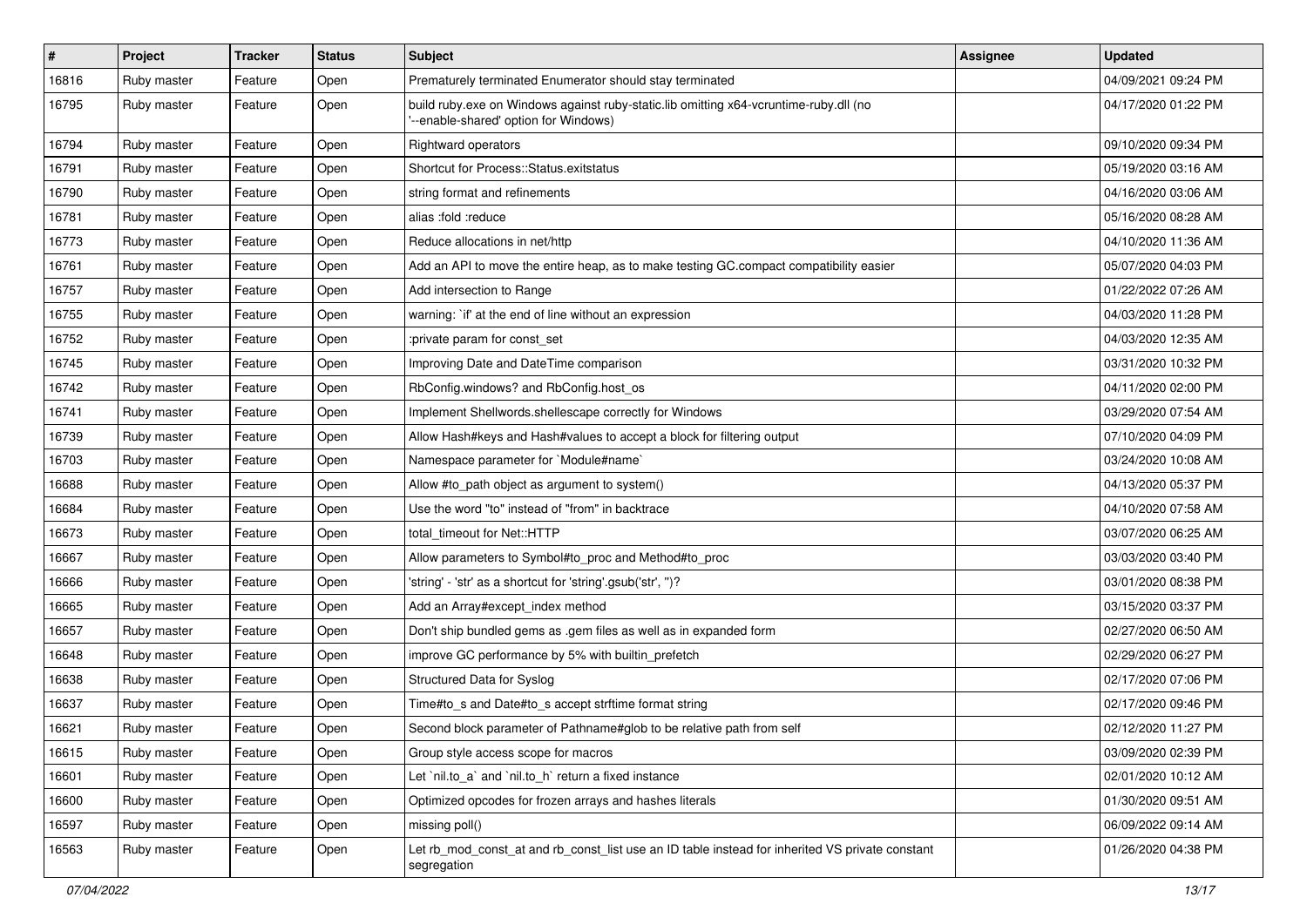| #     | Project     | <b>Tracker</b> | <b>Status</b> | <b>Subject</b>                                                                                                                         | <b>Assignee</b>                   | <b>Updated</b>      |
|-------|-------------|----------------|---------------|----------------------------------------------------------------------------------------------------------------------------------------|-----------------------------------|---------------------|
| 16562 | Ruby master | Feature        | Open          | Expose rb_io_set_encoding_internal to reduce function calls on loading source files                                                    |                                   | 01/27/2020 06:05 AM |
| 16559 | Ruby master | Feature        | Open          | Net::HTTP#request injects "Connection: close" header if #started? is false, wasting HTTP server<br>resources                           | naruse (Yui NARUSE)               | 05/28/2020 07:37 PM |
| 16557 | Ruby master | Feature        | Open          | Deduplicate Regexp literals                                                                                                            |                                   | 02/28/2020 11:44 AM |
| 16517 | Ruby master | Feature        | Open          | mkmf.rb - changes for Windows?                                                                                                         |                                   | 01/20/2020 06:05 PM |
| 16511 | Ruby master | Feature        | Open          | Staged warnings and better compatibility for keyword arguments in 2.7.1                                                                |                                   | 02/25/2020 06:54 PM |
| 16495 | Ruby master | Feature        | Open          | Inconsistent quotes in error messages                                                                                                  | matz (Yukihiro<br>Matsumoto)      | 06/15/2022 04:21 PM |
| 16489 | Ruby master | Feature        | Open          | Make rb_warn_deprecated a public API                                                                                                   |                                   | 01/09/2020 01:22 AM |
| 16482 | Ruby master | Feature        | Open          | net/http should support TLS connection to proxies                                                                                      |                                   | 01/05/2020 05:52 PM |
| 16479 | Ruby master | Feature        | Open          | Let execution context local storage be backed by an ID table                                                                           |                                   | 01/04/2020 01:41 AM |
| 16478 | Ruby master | Feature        | Open          | Fold symbol tables for tracking basic operation method redefinition changes into a single ID table                                     |                                   | 01/04/2020 01:42 AM |
| 16476 | Ruby master | Feature        | Open          | Socket.getaddrinfo cannot be interrupted by Timeout.timeout                                                                            | Glass_saga (Masaki<br>Matsushita) | 06/16/2022 01:08 AM |
| 16471 | Ruby master | Feature        | Open          | Two feature requests for WeakRef: get original object, callback feature                                                                |                                   | 01/02/2020 03:44 PM |
| 16461 | Ruby master | Feature        | Assigned      | Proc#using                                                                                                                             | matz (Yukihiro<br>Matsumoto)      | 12/10/2020 09:10 AM |
| 16460 | Ruby master | Feature        | Open          | External names for keyword parameters in method definitions                                                                            |                                   | 01/02/2020 02:11 AM |
| 16451 | Ruby master | Feature        | Open          | Special ternary operator for methods ending in `?`                                                                                     |                                   | 12/26/2019 09:03 PM |
| 16431 | Ruby master | Feature        | Open          | Optionally load did_you_mean (and RubyGems)                                                                                            |                                   | 12/18/2019 07:19 PM |
| 16425 | Ruby master | Feature        | Open          | Add Thread#dig                                                                                                                         |                                   | 12/17/2019 12:15 AM |
| 16411 | Ruby master | Feature        | Open          | Safer keyword argument extension                                                                                                       |                                   | 12/10/2019 02:45 AM |
| 16381 | Ruby master | Feature        | Open          | Accept resolv_timeout in Net::HTTP                                                                                                     |                                   | 11/29/2019 04:38 PM |
| 16374 | Ruby master | Feature        | Open          | Object#nullify to provide scalars with the effect similar to Enumerable#reject                                                         |                                   | 12/08/2019 02:30 AM |
| 16373 | Ruby master | Feature        | Open          | RDoc for some of the Kernel methods cannot be found in Kernel module                                                                   |                                   | 05/29/2020 09:29 PM |
| 16370 | Ruby master | Feature        | Open          | Pattern matching with variable assignment (the priority of `in` operator)                                                              |                                   | 11/27/2019 01:55 PM |
| 16356 | Ruby master | Feature        | Open          | Method#inspect of argument forwarding                                                                                                  |                                   | 11/21/2019 01:54 PM |
| 16352 | Ruby master | Feature        | Open          | Modify Marshal to dump objects larger than 2 GiB                                                                                       |                                   | 06/10/2020 04:12 AM |
| 16350 | Ruby master | Feature        | Assigned      | ArithmeticSequence#member? can result in infinite loop                                                                                 | mrkn (Kenta Murata)               | 05/29/2020 10:26 PM |
| 16347 | Ruby master | Feature        | Open          | InmutableObject                                                                                                                        |                                   | 12/23/2021 11:44 PM |
| 16341 | Ruby master | Feature        | Open          | Proposal: Set#to_proc and Hash#to_proc                                                                                                 |                                   | 11/12/2019 08:12 PM |
| 16336 | Ruby master | Feature        | Open          | Allow private constants to be accessed with absolute references                                                                        |                                   | 11/14/2019 06:21 PM |
| 16296 | Ruby master | Feature        | Open          | Alternative behavior for `` in method body if `` is not in method definition                                                           |                                   | 11/10/2019 10:20 AM |
| 16291 | Ruby master | Feature        | Open          | Introduce support for resize in rb_ary_freeze and prefer internal use of rb_ary_freeze and<br>rb_str_freeze for String and Array types | nobu (Nobuyoshi<br>Nakada)        | 12/25/2020 02:43 AM |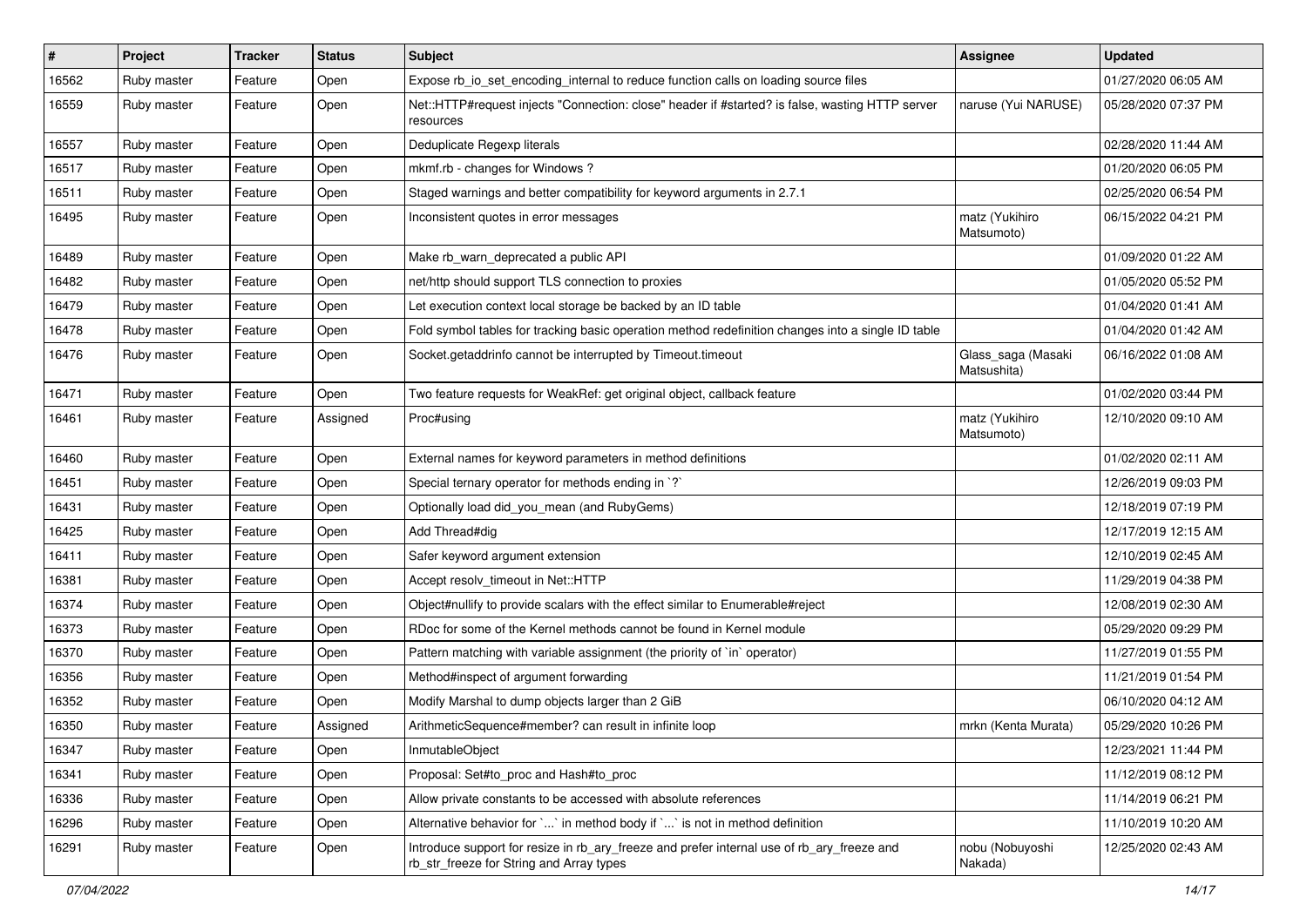| #     | Project     | <b>Tracker</b> | <b>Status</b> | Subject                                                                                                                 | <b>Assignee</b>        | <b>Updated</b>      |
|-------|-------------|----------------|---------------|-------------------------------------------------------------------------------------------------------------------------|------------------------|---------------------|
| 16287 | Ruby master | Feature        | Open          | Proposal to add .second and .third in particular to class Array                                                         |                        | 10/31/2019 01:47 PM |
| 16282 | Ruby master | Feature        | Open          | Add "call data" wrapper IMEMO object so inline cache can be updated                                                     |                        | 10/29/2019 12:13 AM |
| 16276 | Ruby master | Feature        | Open          | For consideration: "private doend" / "protected doend"                                                                  |                        | 11/19/2019 04:27 AM |
| 16273 | Ruby master | Feature        | Open          | Proposal: Shorthand operator for "#instance_method"                                                                     |                        | 01/14/2020 12:24 PM |
| 16252 | Ruby master | Feature        | Open          | Hash#partition should return hashes                                                                                     |                        | 11/18/2021 03:54 PM |
| 16249 | Ruby master | Feature        | Open          | Dir#empty? and File#empty?                                                                                              |                        | 10/19/2019 12:49 PM |
| 16246 | Ruby master | Feature        | Open          | require with an optional block that is evaluated when requiring fails                                                   |                        | 10/09/2019 11:16 AM |
| 16245 | Ruby master | Feature        | Open          | Add interfaces to count and measure size all IMEMO objects                                                              |                        | 10/17/2019 09:16 PM |
| 16244 | Ruby master | Feature        | Open          | Add a Time#before? and Time#after? method                                                                               |                        | 12/15/2019 12:59 AM |
| 16241 | Ruby master | Feature        | Open          | Shorter syntax for anonymous refinements                                                                                |                        | 11/20/2020 07:22 PM |
| 16231 | Ruby master | Feature        | Open          | Add #location to Net::HTTPResponse                                                                                      |                        | 10/06/2019 11:14 PM |
| 16183 | Ruby master | Feature        | Open          | Hash#with default                                                                                                       |                        | 09/27/2019 08:35 AM |
| 16153 | Ruby master | Feature        | Open          | eventually_frozen flag to gradually phase-in frozen strings                                                             |                        | 02/10/2020 07:39 PM |
| 16150 | Ruby master | Feature        | Open          | Add a way to request a frozen string from to_s                                                                          |                        | 06/03/2022 04:42 PM |
| 16147 | Ruby master | Feature        | Open          | List Comprehensions in Ruby                                                                                             |                        | 06/25/2020 06:23 PM |
| 16146 | Ruby master | Feature        | Open          | Array .difference allow custom comparison                                                                               |                        | 11/11/2019 08:34 PM |
| 16142 | Ruby master | Feature        | Open          | Implement code_range in Proc and Method                                                                                 |                        | 11/28/2019 07:43 AM |
| 16137 | Ruby master | Feature        | Open          | Add === to UnboundMethod                                                                                                |                        | 09/07/2019 11:05 AM |
| 16128 | Ruby master | Feature        | Open          | Would it be possible for ruby to warn about case/when menu options separated by a trailing, but<br>accidental ','?      |                        | 08/26/2019 09:56 AM |
| 16118 | Ruby master | Feature        | Open          | Array .difference allow custom comparison                                                                               |                        | 12/23/2021 11:44 PM |
| 16115 | Ruby master | Feature        | Open          | Keyword arguments from method calls or ignore extra hash keys in splat                                                  |                        | 08/23/2019 12:53 AM |
| 16113 | Ruby master | Feature        | Open          | Partial application                                                                                                     |                        | 03/02/2021 02:00 PM |
| 16104 | Ruby master | Feature        | Open          | Introduce merge_if and merge_if!                                                                                        |                        | 08/15/2019 06:54 AM |
| 16102 | Ruby master | Feature        | Open          | 'Symbol#call'                                                                                                           |                        | 09/12/2019 09:25 AM |
| 16049 | Ruby master | Feature        | Open          | optimization for frozen dynamic string literals "#{exp}".dup and +"#{exp}"                                              |                        | 08/14/2019 04:30 PM |
| 16039 | Ruby master | Feature        | Open          | Array#contains? to check if one array contains another array                                                            |                        | 12/19/2019 06:47 AM |
| 16037 | Ruby master | Feature        | Open          | Allow multiple single/double-splatted variables in `in` pattern matching and introduce<br>non-greedy-splatted variables |                        | 08/04/2019 04:47 AM |
| 16031 | Ruby master | Feature        | Open          | Raise ArgumentError when creating Time objects with invalid day of month, instead of rolling into<br>next month         |                        | 06/20/2020 04:23 AM |
| 16027 | Ruby master | Feature        | Assigned      | Update Ruby's dtrace / USDT API to match what is exposed via the TracePoint API                                         | ko1 (Koichi Sasada)    | 08/03/2019 02:41 AM |
| 16018 | Ruby master | Feature        | Open          | Add a way to deprecate methods                                                                                          |                        | 09/02/2019 06:24 AM |
| 16012 | Ruby master | Feature        | Assigned      | Add a (small) test-install suite?                                                                                       | hsbt (Hiroshi SHIBATA) | 07/30/2019 08:13 AM |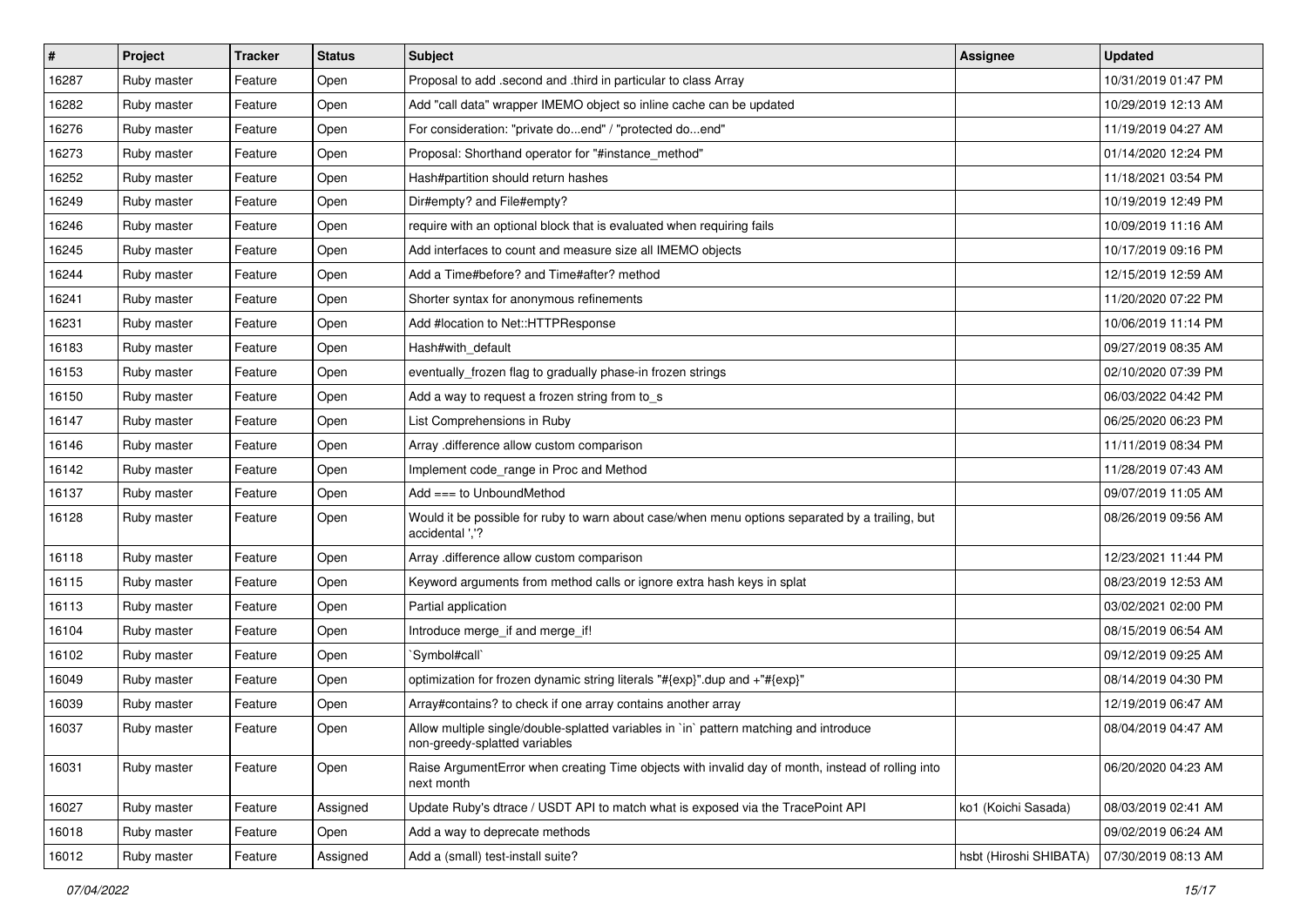| #     | Project     | <b>Tracker</b> | <b>Status</b> | <b>Subject</b>                                                                                            | <b>Assignee</b>                     | <b>Updated</b>      |
|-------|-------------|----------------|---------------|-----------------------------------------------------------------------------------------------------------|-------------------------------------|---------------------|
| 16005 | Ruby master | Feature        | Open          | A variation of Time.iso8601 that can parse yyyy-MM-dd HH:mm:ss                                            |                                     | 06/16/2022 01:08 AM |
| 16001 | Ruby master | Feature        | Open          | Provide an alias to Kernel#caller_locations(1,1) and Kernel#caller(1,1)                                   |                                     | 09/04/2019 02:31 PM |
| 15999 | Ruby master | Feature        | Open          | KeyError#inspect does not contain receiver and key                                                        |                                     | 07/14/2019 07:31 AM |
| 15991 | Ruby master | Feature        | Open          | Allow questionmarks in variable names                                                                     | matz (Yukihiro<br>Matsumoto)        | 07/30/2019 03:57 AM |
| 15948 | Ruby master | Feature        | Open          | ENV.update takes multiple hashes as Hash#update                                                           |                                     | 06/21/2019 07:35 AM |
| 15945 | Ruby master | Feature        | Open          | Option to truncate in `String#ljust`, `String#rjust`, and `String#center`                                 |                                     | 06/20/2019 02:39 PM |
| 15940 | Ruby master | Feature        | Open          | Coerce symbols internal fstrings in UTF8 rather than ASCII to better share memory with string<br>literals | naruse (Yui NARUSE)                 | 07/30/2019 04:17 AM |
| 15939 | Ruby master | Feature        | Assigned      | Dump symbols reference to their fstr in ObjectSpace.dump()                                                | ko1 (Koichi Sasada)                 | 08/08/2019 09:38 PM |
| 15936 | Ruby master | Feature        | Open          | on error in lieu of rescue, raise                                                                         |                                     | 06/21/2019 07:05 PM |
| 15931 | Ruby master | Feature        | Open          | encoding for CESU-8                                                                                       | naruse (Yui NARUSE)                 | 12/20/2019 05:42 AM |
| 15927 | Ruby master | Feature        | Open          | Allow string keys to be used for String#% and sprintf methods                                             |                                     | 06/17/2019 07:13 AM |
| 15922 | Ruby master | Feature        | Open          | Enumerable#partition(pattern)                                                                             |                                     | 06/14/2019 03:40 AM |
| 15918 | Ruby master | Feature        | Open          | Pattern matching for Set                                                                                  | ktsj (Kazuki Tsujimoto)             | 07/29/2019 08:12 AM |
| 15914 | Ruby master | Feature        | Open          | mkmf without libruby                                                                                      |                                     | 06/12/2019 12:43 PM |
| 15909 | Ruby master | Feature        | Open          | Improve Thread#exit documentation                                                                         |                                     | 06/09/2019 12:05 AM |
| 15899 | Ruby master | Feature        | Open          | String#before and String#after                                                                            |                                     | 11/04/2019 08:57 PM |
| 15881 | Ruby master | Feature        | Open          | Optimize deconstruct in pattern matching                                                                  | ktsj (Kazuki Tsujimoto)             | 12/25/2019 04:28 AM |
| 15879 | Ruby master | Feature        | Open          | Proposal: Time#to_i accepts : unit keyword                                                                |                                     | 07/29/2019 07:32 AM |
| 15878 | Ruby master | Feature        | Assigned      | Make exit faster by not running GC                                                                        | ko1 (Koichi Sasada)                 | 07/29/2019 07:48 AM |
| 15864 | Ruby master | Feature        | Open          | Proposal: Add methods to determine if it is an infinite range                                             |                                     | 08/22/2019 07:36 AM |
| 15861 | Ruby master | Feature        | Open          | Correctly parse `file:c:/path/to/file` URIs                                                               |                                     | 05/18/2019 10:58 PM |
| 15854 | Ruby master | Feature        | Open          | Tracing instance variable assignment                                                                      | ko1 (Koichi Sasada)                 | 07/29/2019 07:13 AM |
| 15840 | Ruby master | Feature        | Open          | configuration path search                                                                                 |                                     | 05/11/2019 01:24 PM |
| 15837 | Ruby master | Feature        | Open          | Module#name_components                                                                                    | matz (Yukihiro<br>Matsumoto)        | 05/08/2019 10:29 AM |
| 15833 | Ruby master | Feature        | Open          | Some refactors for shared-root array                                                                      |                                     | 07/29/2019 07:13 AM |
| 15824 | Ruby master | Feature        | Open          | respond_to pattern for pattern match                                                                      |                                     | 10/06/2019 07:56 AM |
| 15817 | Ruby master | Feature        | Open          | Warnings for undef_method and remove_method on initialize()                                               |                                     | 05/02/2019 09:11 AM |
| 15815 | Ruby master | Feature        | Open          | Add option to raise NoMethodError for OpenStruct                                                          | marcandre (Marc-Andre<br>Lafortune) | 09/28/2020 02:11 AM |
| 15811 | Ruby master | Feature        | Open          | Propsing new method for comparing equality of 2 (float) numbers relatively                                |                                     | 07/29/2019 04:40 PM |
| 15804 | Ruby master | Feature        | Open          | A generic method to resolve the indexing on a sequence                                                    |                                     | 04/28/2019 12:54 PM |